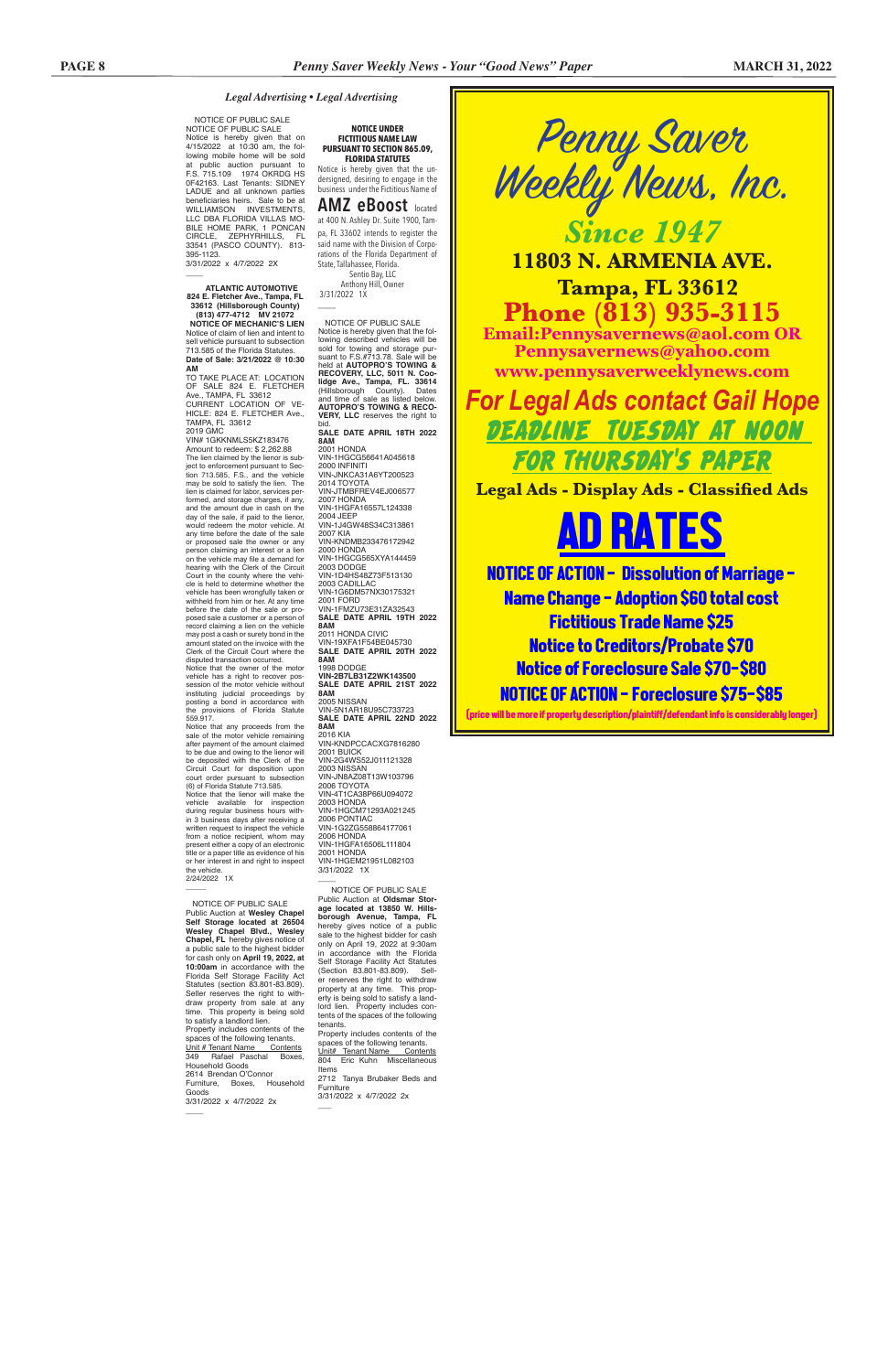|                                                       |      | Pasco Towing, Inc.              |                     |  |
|-------------------------------------------------------|------|---------------------------------|---------------------|--|
| 6012 Pine Hill Rd. · Port Richey, FL 34668            |      |                                 |                     |  |
|                                                       |      | 727-849-1651 · Fax 727-849-5281 |                     |  |
| Must be included in Pasco County $\cdot$ 9 AM AUCTION |      |                                 |                     |  |
| YEAR                                                  | MAKE | VIN#                            | <b>AUCTION DATE</b> |  |
| 2014                                                  | KIA  | KNDJN2A27E7725594               | 04/16/2022          |  |
|                                                       |      |                                 |                     |  |

| 1998 | <b>HOND</b>  | 1HGCG564XWA039005 | 04/18/2022 |
|------|--------------|-------------------|------------|
| 2017 | <b>FORD</b>  | 1FTEX1CP9HKC37537 | 04/18/2022 |
| 1995 | <b>CHEV</b>  | 1GNCS18W4S2226711 | 04/18/2022 |
| 2003 | TOYT         | 4T1BE32K33U776724 | 04/23/2022 |
| 2000 | <b>FORD</b>  | 1FTYR10C1YTB23714 | 04/25/2022 |
| 2003 | <b>CHEV</b>  | 1G1NE52JX3M639132 | 04/26/2022 |
| 2012 | <b>BMW</b>   | WBAKX8C54CC198477 | 04/26/2022 |
|      | 3/31/2022 1X |                   |            |

|                                  |             | <b>WARD'S TOWING</b>                                |                     |  |  |
|----------------------------------|-------------|-----------------------------------------------------|---------------------|--|--|
|                                  |             | 7010 Hwy 19 . New Port Richey, FL 34652             |                     |  |  |
|                                  |             | 727-849-0050 (Fax) 727-842-5242                     |                     |  |  |
|                                  |             | 9AM Auction @ 7010 Hwy 19 New Port Richey, FL 34652 |                     |  |  |
| <b>PASCO COUNTY EDITION ONLY</b> |             |                                                     |                     |  |  |
| YEAR                             | MAKE        | VIN#                                                | <b>AUCTION DATE</b> |  |  |
| 2009                             | <b>HYUN</b> | KMHDU46D79U644278                                   | 04/24/2022          |  |  |
| 2018                             | <b>FORD</b> | 1FMCU9GD3JUB36403                                   | 04/24/2022          |  |  |
| 3/31/2022 1X                     |             |                                                     |                     |  |  |
|                                  |             |                                                     |                     |  |  |

SOLD TO SATISFY TOWING AND STORAGE AT: **SALE TO BE HELD AT: Crockett's Towing (shop 3) 13601 US Hwy 41 Spring Hill, FL 34610** (Pasco County) **SALE DATE: 4/14/2022 At 8 am**. 2006 Chrysler 2A4GM68436R614191 2008 Honda JHMCP26488C053374 2010 Dodge 2D4RN5D13AR409161 2016 BMW WBA3N9C59GK248849 **SALE TO BE HELD AT: Crockett's Towing (shop 4) 7809 US Hwy 301 N Tampa, FL 33637** (Hillsborough County) **SALE DATE: 4/14/2022 At 8 am**. 1988 Chevrolet 1G1YY2184J5113037 2000 Infiniti JNKBY31A3YM301844 CROCKETT'S TOWING RE-SERVES THE RIGHT TO AC-CEPT OR REJECT ANY AND ALL BIDS. CROCKETT'S TOWING RESERVES THE RIGHT TO BID. BIDDING BEGINS AT THE AMOUNT OWED. ALL VEHI-CLES ARE SOLD AS IS. SELLER GUARANTEES NO TITLE. 3/31/2022 1X  $\overline{\phantom{a}}$ 

## **PINELLAS COUNTY**

IN THE CIRCUIT COURT FOR HILLSBOROUGH COUNTY, FLORIDA PROBATE DIVISION File No.21-CP-4495 Division A IN RE: ESTATE OF SHIRLEY LENOBLE, **Deceased** 

MICHAEL J. SNIVELY, ESQUIRE Florida Bar No.0064726 4230 South MacDill Ave. Ste. 222 Tampa, FL 33611 Telephone: (813) 835-4403 Fax: (813) 839-2866 3/31/2022 x 4/7/2022 2x  $\overline{\phantom{a}}$ 

THE FLORIDA STATUTES, BE-LOW SAID VEHICLES TO BE SOLD TO SATISFY TOWING AND STORAGE: **SALE TO BE HELD AT: Professional Towing 3304 E 7th Ave Tampa, FL 33605** (Hillsborough County) **SALE DATE: 4/12/2022 At 9 am**. 2015 Mazda 3MZBM1U76FM215167 2013 Kia 5XXGR4A64DG102596 2016 Nissan KNMAT2MV0GP652339 PROFESSIONAL TOWING RE-SERVES THE RIGHT TO AC-CEPT OR REJECT ANY AND ALL BIDS. PROFESSIONAL TOW-ING RESERVES THE RIGHT TO BID. BIDDING BEGINS AT THE AMOUNT OWED. ALL VEHI-CLES ARE SOLD AS IS. SELLER GUARANTEES NO TITLE. 3/31/2022 1X

 $\overline{\phantom{a}}$ 

NOTICE OF SALE Each of you are hereby notified a lien is claimed on the following vehicles for towing and storage charges due and unpaid per Florida Statute #713.78. The vehicle(s) will be sold free and clear of all prior liens in accordance with the provisions of Florida Statute #713.78 on the following dates at 10:00 A.M. Sale will be held at **ROSARIO'S AUTOMOTIVE SERVICES, INC., 9206 N. 16TH ST., TAMPA, FL. 33612** (Hillsborough County). Note: ROSARIO'S AUTOMOTIVE SERVICES, INC. reserves the right to bid. **SALE DATE: APRIL 26, 2022** #22-56 1994 PONTIAC VIN#1G2WJ52M2RF291314 #22-57 2014 CADI VIN#1G6AB5RXXE0101441 **SALE DATE: APRIL 27, 2022** #22-58 2013 HYUNDAI VIN#KMHFH4JG6DA212

> Notice of Sale PURSUANT TO CH 713.78 OF THE FLORIDA STATUTES, BE-LOW SAID VEHICLES TO BE SOLD TO SATISFY TOWING AND STORAGE: **SALE TO BE HELD AT: Larsen's Towing and Automotive 4608 N Lois Ave Tampa, FL 33614** (Hillsborough County) **SALE DATE: 4/12/2022 At 9 am**. 2000 Mercury 2MEFM75W5YX711421 2001 Chrysler 1C4GJ25B51B223769 LARSEN'S TOWING AND AU-TOMOTIVE RESERVES THE RIGHT TO ACCEPT OR REJECT ANY AND ALL BIDS. LARSEN'S TOWING AND AUTOMOTIVE RESERVES THE RIGHT TO BID. BIDDING BEGINS AT THE AMOUNT OWED. ALL VEHI-CLES ARE SOLD AS IS. SELLER GUARANTEES NO TITLE. 3/31/2022 1X

 $\overline{\phantom{a}}$ 

| A-1 Recovery<br>381 Roberts Road · Oldsmar, FL 34677 |                       |                                                        |                          |  |  |  |
|------------------------------------------------------|-----------------------|--------------------------------------------------------|--------------------------|--|--|--|
|                                                      |                       | 727-536-5600 (fax) 727-725-2589                        |                          |  |  |  |
| 9AM Auction @ 381 Roberts Rd Oldsmar, FL 34677       |                       |                                                        |                          |  |  |  |
| <b>MUST INCLUDE NORTH PINELLAS COUNTY</b>            |                       |                                                        |                          |  |  |  |
| YEAR                                                 | MAKE                  | VIN#                                                   | <b>AUCTION DATE</b>      |  |  |  |
| 2005                                                 | TOYT                  | 1NXBR32E95Z491706                                      | 04/16/2022               |  |  |  |
|                                                      |                       | 9AM Auction @ 5500 Ulmerton Road Clearwater, FL 33760  |                          |  |  |  |
|                                                      |                       | <b>MUST INCLUDE PINELLAS COUNTY</b>                    |                          |  |  |  |
| YEAR                                                 | <b>MAKE</b>           | VIN#                                                   | <b>AUCTION DATE</b>      |  |  |  |
| 2013                                                 | KIA                   | 5XXGR4A62DG206570                                      | 04/16/2022               |  |  |  |
| 2003                                                 | <b>GMC</b>            | 1GKDS13S032388939                                      | 04/16/2022               |  |  |  |
| 2004                                                 | HOND                  | 5FNRL186X4B147432                                      | 04/18/2022               |  |  |  |
| 2010                                                 | <b>HYUN</b>           | KMHGC4DE2AU097419                                      | 04/22/2022               |  |  |  |
|                                                      |                       | 9AM Auction @ 2221 5th Ave S. St. Petersburg, FL 33712 |                          |  |  |  |
|                                                      |                       | <b>MUST INCLUDE PINELLAS COUNTY</b>                    |                          |  |  |  |
| YEAR                                                 | MAKE                  | VIN#                                                   | <b>AUCTION DATE</b>      |  |  |  |
| 1999                                                 | CROS<br><b>INFI</b>   | CTLTLT482XS010445<br>JNKAY01FX6M263483                 | 04/18/2022               |  |  |  |
| 2006<br>2010                                         | HOND                  | 2HGFA1F52AH560553                                      | 04/22/2022<br>04/22/2022 |  |  |  |
| 1989                                                 | <b>CHEV</b>           | 1GNDM15Z4KB251332                                      | 04/23/2022               |  |  |  |
| 3/31/2022 1X                                         |                       |                                                        |                          |  |  |  |
|                                                      |                       |                                                        |                          |  |  |  |
|                                                      |                       |                                                        |                          |  |  |  |
|                                                      |                       | A-1 Recovery                                           |                          |  |  |  |
|                                                      |                       | 6124 Siesta Lane · Port Richey, FL 34668               |                          |  |  |  |
|                                                      |                       | 727-536-5600 (fax) 727-725-2589                        |                          |  |  |  |
|                                                      |                       | 9AM Auction @ 6124 Siesta Lane Port Richey, FL 34668   |                          |  |  |  |
|                                                      |                       | <b>MUST INCLUDE PASCO COUNTY</b>                       |                          |  |  |  |
| YEAR                                                 | MAKE                  | VIN#                                                   | <b>AUCTION DATE</b>      |  |  |  |
| 2012                                                 | CHRY                  | 1C3CCBBB6CN180725                                      | 04/16/2022               |  |  |  |
| 1993                                                 | FORD                  | 1FACP45E1PF190571                                      | 04/16/2022               |  |  |  |
| 2000                                                 | <b>NISS</b>           | 5N1ED28T2YC599784                                      | 04/18/2022               |  |  |  |
| 1999                                                 | <b>ISU</b>            | JACDJ58X7X7924335                                      | 04/22/2022               |  |  |  |
| 2014                                                 | KIA<br>GMC            | KNDJN2A27E7727216                                      | 04/22/2022<br>04/22/2022 |  |  |  |
| 1997                                                 | PONT                  | 1GDHG31R2V1023662<br>1G2HY52KX34143515                 | 04/24/2022               |  |  |  |
| 2003<br>3/31/2022 1X                                 |                       |                                                        |                          |  |  |  |
|                                                      |                       |                                                        |                          |  |  |  |
|                                                      |                       |                                                        |                          |  |  |  |
|                                                      | Notice of Public Sale |                                                        |                          |  |  |  |
| PURSUANT TO CH 713.78 OF                             |                       |                                                        |                          |  |  |  |
| Notice of Sale<br>THE FLORIDA STATUTES. BE-          |                       |                                                        |                          |  |  |  |
| PURSUANT TO CH 713.78 OF<br>LOW SAID VEHICLES TO BE  |                       |                                                        |                          |  |  |  |
| THE FLORIDA STATUTES, BE-<br>COLD TO CATIOFY TOMINIO |                       |                                                        |                          |  |  |  |

### **NOTICE TO CREDITORS**

The administration of the estate of SHIRLEY LENOBLE, deceased, whose date of death was JULY 15, 2021, is pending in the Circuit Court for HILLSBOR-OUGH County, Florida, Probate Division, the address of which is Edgecomb Building, 1st Floor, 800 East Twiggs Street, Tampa, Florida 33602. The names and addresses of the personal representative and the personal representative's attorney are set forth below.

#### NOTICE OF PUBLIC SALE: ASCENSION AUTO SERVICE gives notice that the following vehicles(s) may be sold by pub-lic sale at **4108 W. CAYUGA ST., TAMPA FL 33614** (Hillsborough County) to satisfy the lien for the amount owed on each vehicle for any recovery, towing, or storage services charges and administrative fees allowed pursuant to Florida statute 713.78. **SALE DATE:APRIL 17, 2022 AT 10:00 A.M.** VIN#1C4GP54RXTB437870 1996 CHRY VIN#1G1BE5SM7J7125800 2018 CHEV VIN#2FTZX0727XCA62413 1999 FORD **SALE DATE: APRIL 18, 2022 AT 10:00 A.M.** VIN#KNADE123876288077 2007 KIA **SALE DATE:APRIL 23, 2022 AT 10:00 A.M.** VIN#WDBUF65J34A577527 2004 MERZ 3/31/2022 1X  $\overline{\phantom{a}}$

 All creditors of the decedent and other persons having claims or demands against decedent's estate on whom a copy of this notice is required to be served must file their claims with this court WITHIN THE LATER OF 3 MONTHS AFTER THE TIME OF THE FIRST PUBLICATION OF THIS NOTICE OR 30 DAYS AFTER THE DATE OF SERVICE OF A COPY OF THIS NOTICE ON THEM.

All other creditors of the decedent and other persons having claims or demands against decedent's estate must file their claims with this court WITHIN 3 MONTHS AFTER THE DATE OF THE FIRST PUBLICATION OF THIS NOTICE.

ALL CLAIMS NOT FILED WITHIN THE TIME PERI-ODS SET FORTH IN SECTION 733.702 OF THE FLORIDA PRO-BATE CODE WILL BE FOREVER BARRED. NOTWITHSTANDING

THE TIME PERIODS SET FORTH ABOVE, ANY CLAIM FILED TWO (2) YEARS OR MORE AFTER THE DECEDENT'S DATE OF DEATH IS BARRED. The date of first publication of this notice March 31, 2022.

Personal Representative: VIVIAN MERCEDE LENOBLE 29320 Yarrow Drive Wesley Chapel, FL 33543 Attorney for Personal Representative:

 Notice of Sale **Bloomingdale A/C Self Storage (BACSS)** Publishes notice as required by the Florida "Self Storage Facility Act" Section 83.806 and 83.807 of a public sale of the property listed below To satisfy the owner's lien. All sales are for cash to the highest bidder and are considered final. Bloomingdale A/C Self Storage reserves the right to reject any bids. The sale shall be held at the location listed below on or after **April 20, 2022 at 11:30am. BACSS 912 E. Bloomingdale Ave. Brandon, FL. 33511 813-655-7444** Store.here@verizon.net Unit#202 Samantha Gavin Magras Household Items, Personal Items, Misc. Items 3/31/2022 x 4/7/2022 2x  $\overline{\phantom{a}}$ 

> NOTICE OF PUBLIC SALE Notice is hereby given that **Stor-**

**age Rentals of America, 13414 Lincoln Rd., Riverview, FL 33578** will hold THE PUBLIC SALE WILL TAKE PLACE AT **Lockerfox.com** of stored personal property to enforce liens against the below named persons for non-payment of rent pursuant to the Florida Self Storage Facility Act Statutes (Section 83.801 et seq).

Auction sale for the following units will take place at **11:00 AM on April 15th, 2022** to following units listed below: Lenae Douglas – Unit # A323 –

Contents: Furniture 3/31/2022 x 4/7/2022 2x

 $\overline{\phantom{a}}$ 

Vin# 1N4BU31D5RC119597 3/31/2022 1X  $\overline{\phantom{a}}$ 

**SALE DATE:APRIL 18, 2022 AT 8:00 A.M.** 2021 TOYOTA COROLLA\* VIN#5YFS4MCE0MP087387 2005 ACURA TSX\* VIN#JH4CL96805C021635 3/31/2022 1X  $\overline{\phantom{a}}$ 

3/31/2022 1X

 $\overline{\phantom{a}}$ 

**HILLSBOROUGH COUNTY** NOTICE OF PUBLIC SALE: Self-Storage Cube contents of the following customers containing household and other goods will be sold for cash by **CubeSmart/12902 US 301 S, 33578**, to satisfy a

 NOTICE OF PUBLIC SALE: **TOMMY'S TOWING AND RE-COVERY INC.** gives notice the following vehicles(s) may be sold by public sale at TOMMYS TOW-ING AND RECOVERY INC., 7808 N. NEBRASKA AVE., TAMPA FL 33604 (Hillsborough County) to satisfy the lien for the amount owed on each vehicle for any recovery, towing, or storage services charges and administrative fees allowed pursuant to Florida statute 713.78. **SALE DATE: APRIL 16, 2022 AT** 

**8:00 A.M.** VIN#4S2CK58W914339559

2001 ISU **SALE DATE: APRIL 21, 2022 AT 8:00 A.M.**

VIN#4T1BE32K42U026358 2002 TOYT **SALE DATE: APRIL 23, 2022 AT** 

**8:00 A.M.** VIN#KNDJN2A23K7025373

2019 KIA MOTORS CORP **SALE DATE:APRIL 25, 2022 AT 8:00 A.M.** VIN#1N4BL4DV8KC133173 2019 NISS VIN#2C3CDYAG0CH162128 2012 CHRY VIN#3N1BC1AP7BL486204 2011 NISS 3/31/2022 1X

 $\overline{\phantom{a}}$ 

NOTICE OF FORECLOSURE OF LIEN AND INTENT TO SELL VEHICLE

Each of you is hereby notified that a lien is claimed on the following vehicles for towing and storage charges, the following vehicles will be sold at public sale pursuant to Florida Statute #713.78, free and clear of all liens and encumbrances. The time for the following sales is 8:00 A.M. **AT RC TOWING & RECOVERY, 4805 N. HESPERIDES ST., TAMPA, FL 33614** (Hillsborough

County) **SALE DATE: APRIL 23, 2022** 2001 NISSAN MAXIMA VIN#1N4BA41E47C858481 **SALE DATE: APRIL 26, 2022** 2015 MAZDA 5 VIN#JM3KE4BY8F0527756 **SALE DATE: APRIL 27, 2022** 2005 NISSAN ALTIMA VIN#1N4AL11D05C190588 2003 PONTIAC SUNFIRE VIN#1G2JB12F237345245 3/31/2022 1X

 $\overline{\phantom{a}}$ 

### NOTICE OF SALE

Notice is hereby given that pursuant to the Florida Self Storage Facility Act Statutes (Section 83.801 – 83.809); **Storage Sense - Tampa** will sell for cash to the highest bidder on **www.Lockerfox.com** for location at **2425 S. 86th Street, Tampa, County of Hillsborough, FL 33619**, by 2:00 pm on **Wednesday, the 20th day of April, 2022** and continuing day to day thereafter until sold: the household goods and misc. personal & other contents of the following: Unit #0904 Jose Bass

Household / Personal / Misc. Items

Unit #0959 Warren F Taylor Household / Personal / Misc. Items Unit #2079 Dominque R Smith/

Dominique R Smith Household / Personal / Misc. Items 3/31/2022 x 4/7/2022 2x  $\overline{\phantom{a}}$ 

IN THE CIRCUIT COURT OF THE THIRTEENTH JUDICIAL CIRCUIT IN AND FOR HILLSBOROUGH COUNTY, FLORIDA CIVIL DIVISION CASE NO.: 21-CA-10002 DIVISION: A

IN RE: FORFEITURE OF ONE 2008 INFINITI EX35 (VIN: JNKAJ09E58M301107)

Claimant(s): Daven Bullock (YOB: 2000)

#### **NOTICE OF FORFEITURE PROCEEDINGS**

And to all others who claim an interest in the following property: **THE FORFEITURE OF ONE 2008 INFINITI EX35 (VIN: JNKA-J09E58M301107)**

> NOTICE OF SALE Notice is hereby given that pursuant to the Florida Self Storage Facility Act Statutes (Section 83.801 – 83.809); **Storage Sense - Riverview** will sell for cash to the highest bidder on **lockerfox. com** for location at **7201 US-HWY 301 S, Riverview, County of Hillsborough, FL 33578**, Ending at **2:00pm on Wednesday, the 20th day of April 2022** and continuing day to day thereafter until sold: the household goods in miscellaneous items of units: Unit #257 Patrice Wilson Household goods and miscellaneous items 3/31/2022 x 4/7/2022 2x  $\overline{\phantom{a}}$  NOTICE OF PUBLIC SALE Notice is hereby given that the following described vehicles will be sold for towing and storage pursuant to F.S.#713.78. Sale will be held at **EXPRESS TOWING & RECOVERY, 2116 Jelane DRIVE, Valrico, FL 33594** (Hillsborough County). Dates and time of sale as listed below. EXPRESS TOWING & RECOVERY reserves the right to bid. **SALE DATE: APRIL 13, 2022 AT 8:00 A.M.** 2009 HOND 4D VIN#1HGCP26739A137290 3/31/2022 1X

RUBEN DELGADO, as Interim Chief of Police for the City of Tampa, Florida, through his sworn law enforcement officers, seized the described property on November 3, 2021 in the vicinity of 2924 N. 50th St., Tampa, Florida, and hereby serves notice that he has instituted forfeiture proceedings against said seized property. GINA K. GRIMES BY: CITY ATTORNEY

/s/ Kendrick Donnelly KENDRICK DONNELLY CITY OF TAMPA Assistant City Attorney Tampa Police Department 411 North Franklin Street Tampa, FL 33602 Fla. Bar No. 84965 (813) 276-3766 FAX (813) 276-3711 kendrick.Donnelly@tampagov.net 3/31/2022 x 4/7/2022 2x

\_\_\_\_

#### **Raphael AAA Towing 37542 State Road 54 Zephyrhills, Fl 33542-5422 813-702-8010 (PASCO COUNTY)**

**NOTICE OF LIEN PURSUANT TO FLORIDA STATUTE 713.78**

**Date of Sale: 4-11-2022 @ 10:00 AM** 2008 Nissan Vin# 5N1BV28U48N101890 2007 Nissan Vin# 1N4BL21E77N417205 2019 Lincoln Vin# 2LMPJ8J91KBL61326

#### **Date of Sale: 4-14-2022 @ 10:00 AM** 1994 Nissan

 NOTICE OF PUBLIC SALE Notice is hereby given that the following described vehicle will be sold for towing and storage pursuant to F.S.#713.78. Sale will be held at **DENNINGS TOWING, INC.**, **4401 N. FLORIDA AVE., Tampa, FL 33603** (Hillsborough County). Date and time of sale as listed below. **DENNINGS TOW-ING, INC.** reserves the right to bid. **SALE DATE: APRIL 15, 2022 AT 8:00 A.M.** 2008 FORD FUSION\* VIN#3FAHP07188R152753

 NOTICE OF SALE **Fishhawk Storage** publishes notice as required by the Florida "Self Storage Facility Act" Sections 83.806 and 83.807 of a public sale of the units listed below to satisfy the owner's lien. Believed contents are household goods and misc. boxes. All sales are for cash to the highest bidder and considered final. Fishhawk Storage reserves the right to refuse any bids. The sale shall be held at the location listed below on or **after APRIL 20, 2022 at 12:00 PM Fishhawk Storage**

### **16617 Fishhawk Blvd Lithia, Florida 33547 813-643-4745**

 $\overline{\phantom{a}}$ 

| Name                    | Unit $#$ |
|-------------------------|----------|
| Arlene Edwards          | 8109     |
| Steven Milhouse         | 5007     |
| 3/31/2022 x 4/7/2022 2x |          |

\_\_\_

#### **HILLSBOROUGH COUNTY**

NOTICE OF PUBLIC SALE: Self-Storage Cube contents of the following customers containing household and other goods will be sold for cash by **CubeSmart/4310 W. Gandy Blvd., Tampa, FL 33611**, to satisfy a lien on **April 15th, 2022 at approximately 1:00PM at www.storagetreasures.com**: Frank Belluccia Sheryl Marie Hakala MHEOSHA GRIMSLEY Gianna Tiffany Moore Ronald L Moore MHEOSHA GRIMSLEY

#### lien on **April 15th 2022 at approximately 11:00AM at www.storagetreasures.com**: Tashena Thompson Valiecia Burkes

Shunta Stringer Joycelyn Princilla Thomas William Clarence Byrd

HILLSBOROUGH COUNTY NOTICE OF PUBLIC SALE: Self-Storage Cube contents of the following customers containing household and other goods will be sold for cash by **CubeSmart/3007 W. Granada St., Tampa FL 33629**  to satisfy a lien on **April 14th 2022 at approximately 1:00PM at www.storagetreasures.com**: Danisha Winstead 3/24/2022 x 3/31/2022 2x

 $\overline{\phantom{a}}$ 

NOTICE OF PUBLIC SALE: Self-storage Cube contents of the following customers containing household and other goods will be sold for cash by **CubeSmart Store #702 4309 Ehrlich Rd., Tampa FL 33624** to satisfy a lien on **April 19th, 2022 at approx. 2:00PM at or www.storagetreasures.com.** Camilo A Valencia Ortega Calique Bell Michael William Kossmann Theresa Smith Douglas J Lopes 3/31/2022 x 4/7/2022 2x

\_\_\_\_

NOTICE OF PUBLIC SALE: Self-storage Cube contents of the following customers containing household and other goods will be sold for cash by **CubeSmart, 9406 Fulton Ave., Hudson, FL. 34667**  to satisfy a lien on **04/21/2022 at approx. 11:00AM at [www.stor-**

#### **agetreasures.com]**.

Michele Condrich Charles Jr Kleber Diane Gamble Adam L Pomeroy Cruz R Fontanez Kelly Arnold Lydia S Hicks Trevor Valletta 3/31/2022 x 4/7/2022 2x

\_\_\_ NOTICE OF PUBLIC SALE: Self-storage unit contents of the following customers containing household and other goods will be sold for cash by **CubeSmart (6993), 38011 Pretty Pond Rd., Zephyrhills, FL 33541** to satisfy a lien on **April 21st, 2022 at approx. 4:00PM on-line at www. storagetreasures.com**. Customers: Brenda Yantis

Nathan Rose Harry Pasquale Christine D Donatello Susan Eggley Derek Smith Derek Smith Derek Smith Lisa Gore Andrew Messina

Sabrina Alderman 3/31/2022 x 4/7/2022 2x

 $\overline{\phantom{a}}$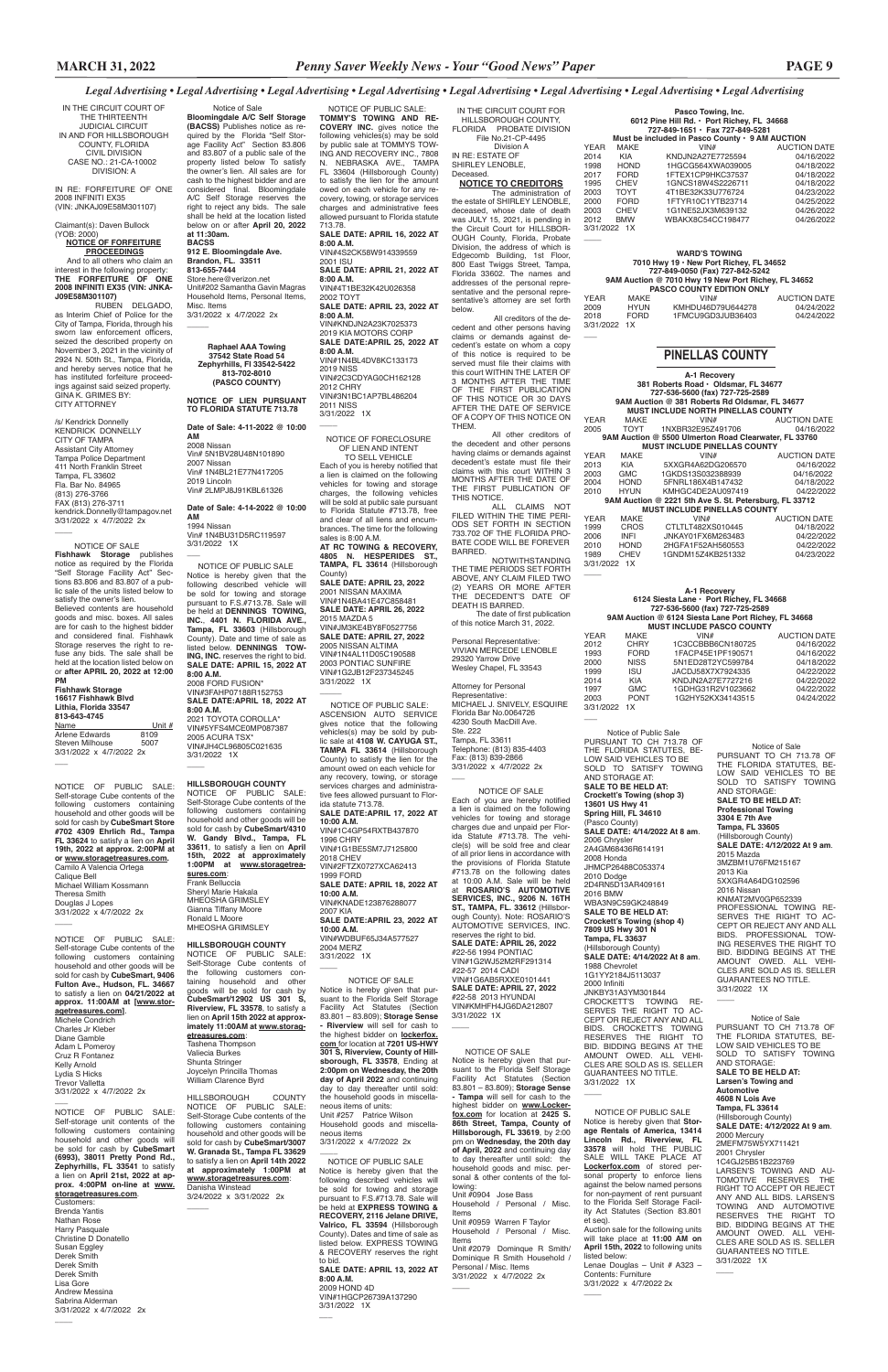Lakeland, FL 33805 YOU ARE NOTIFIED

IN THE CIRCUIT COURT OF THE THIRTEENTH JUDICIAL CIRCUIT IN AND FOR HILLSBOROUGH COUNTY, FLORIDA Case No.: 22-DR-002262 Div.D-P PAMELA YVETTE MOYE,

Petitioner and EDWARD LEE MOYE,

### Respondent **NOTICE OF ACTION FOR DISSOLUTION OF MARRIAGE**

(NO CHILD OR FINANCIAL SUPPORT) TO: EDWARD LEE MOYE 1030 N. Stella Ave.

You must keep the Clerk of the Circuit Court's office notified of your current address. (You may file Notice of Current Address, Florida Supreme Court Approved Family Law Form 12.915.) Future papers in this lawsuit will be mailed to the address on record at the clerk's office.

that an action for Dissolution of Marriage has been filed against you and that you are required to serve a copy of your written defenses, if any, to it on PAMELA YVETTE MOYE, whose address is 2215 Towering Oaks Circle, Seffner, FL 33584 on or before April 11, 2022, and file the original with the Clerk of this Court at 800 E. Twiggs St., Suite 101, Tampa, FL 33602 or 301 N. Michigan Ave., Plant City, FL 33563 Room 1071, before service on Petitioner or immediately thereafter. If you fail to do so, a default may be entered against you for the relief demanded in the petition.

### **NOTICE OF ACTION FOR DISSOLUTION OF MARRIAGE** (NO CHILD OR FINANCIAL SUPP

The action is asking the court to decide how the following real or personal property should be divided: None.

Copies of all court documents in this case, including orders, are available at the Clerk of the Circuit Court's office. You may review these documents upon request.

You must keep the Clerk of the Circuit Court's office notified of your current address. (You may file Notice of Current Address, Florida Supreme Court Approved Family Law Form 12.915.) Future papers in this lawsuit will be mailed to the address on record at the clerk's office. WARNING: Rule

> WARNING: Rule 12.285, Florida Family Law Rules of Procedure, requires certain automatic disclosure of documents and information. Failure to comply can result in sanctions, including dismissal or striking of pleadings. Dated March 9, 2022.

 CINDY STUART CLERK OF CIRCUIT COURT By:Erma Yerdon Deputy Clerk 3/17/2022 x 4/7/2022 4x

 $\overline{\phantom{a}}$ 

IN THE CIRCUIT COURT OF THE THIRTEENTH JUDICIAL CIRCUIT IN AND FOR HILLSBOROUGH COUNTY, FLORIDA Case No.: 22-DR-3256 Div. JOSE LUIS ROLDAN JIMENEZ,

Petitioner and ELVIA DE LA ROSA CORADO,

Respondent

TO: ELVIA DE LA ROSA CORADO

546-Rena Howard-Entertainment Center, chair, furniture<br>553-Brenda Zumbr

 Unknown YOU ARE NOTIFIED that an action for Dissolution of Marriage has been filed against you and that you are required to serve a copy of your written de-fenses, if any, to it on JOSE LUIS ROLDAN JIMENEZ, whose address is 2512 W. Abdelia St., Tampa, FL 33607 on or before April 12, 2022, and file the original with the Clerk of this Court at 800 E. Twiggs St., Suite 101, Tampa, FL 33602, before service on Petitioner or immediately thereafter. If you fail to do so, a default may be entered against you for the relief demanded in the petition.

> Zumbrum-clothes, toys, toiletry

The action is asking the court to decide how the following real or personal property should be divided: None.

Copies of all court documents in this case, including orders, are available at the Clerk of the Circuit Court's office. You may review these documents upon request.

12.285, Florida Family Law Rules of Procedure, requires certain automatic disclosure of documents and information. Failure to comply can result in sanctions, including dismissal or striking of pleadings. Dated March 11, 2022. CINDY STUART

 CLERK OF CIRCUIT COURT By:Erma Yerdon Deputy Clerk 3/17/2022 x 4/7/2022 4x

 $\overline{\phantom{a}}$ 

ALL CLAIMS NOT FILED WITHIN THE TIME PERI-ODS SET FORTH IN FLORIDA STATUTES SECTION 733.702 WILL BE FOREVER BARRED.

Attorney for Personal Representative: s/ Geraldine Hicks GERALDINE N. HICKS, ESQ. Hicks Law, PA 1805 James L. Redman Pkwy Ste 201 Plant City, Florida 33563 (813) 862-1306 GHicks@HicksLawPA.com FBN:0413437 3/24/2022 x 3/31/2022 2x  $\overline{\phantom{a}}$ 

 NOTICE OF PUBLIC SALE In order to satisfy a Contractual Landlord's Lien, under the provisions of the Florida Self-Storage Act, public notice is hereby given that the following described property located at **A-AAA Key Mini Storage, 1500 East Busch Blvd., Tampa Florida, 33612**, will be sold at public auction to the highest bidder for **CASH ONLY at www.storageauctions.com** On **WEDNESDAY THE 13TH DAY OF APRIL 2022 at 10:30AM**. 030-William Howell- Washer, dryer, furniture, boxes, totes, bike, chair, cabinets

061-Vanessa Martin- toys, tv, speakers, couch, boxes, laundry basket, grill, fish tank, chair, box spring mattress, totes

192-William Brown-can food, tools, mattress, box spring, totes, desk, table, shelf 317-Carol Myers-totes, boxes,

walker, heater, lamp, tools, painting , suit case 326-Rebecca Schoenrock-mat-

tress, box spring, totes, tv, bed frame, shoes, tables, boxes 327-Giselle Rivera-toys, baby

swing, car seat, boxes, play pen, cooler, fan, speakers. 370-Theron White-clothes, pots and pans, totes, mattress, box spring, toys, love seat, bag 468-Michael Gaskins-suit case, boxes, totes, crutches, cooler, chest, tv, chair. 480-Thomas Sandretsky-totes,

boxes, furniture, table, car seat, motorcycle helmet, Christmas décor, clothes, bags.

480-Thomas Sandretzky-totes, boxes, furniture, table, car seat, motorcycle helmet, Christmas décor, clothes, bags. 507-Tawana Sims-totes, boxes, laundry basket, bike, speaker, stool, clothes.

632-James Holden-chain saw, weed eater, fishing pole, air compressor, generator, electric wheel chair, tackle box, boxes, rack. 678-Debra Jackson-totes, boxes, suitcase, hair dryer, bedding. 737-Hector Betancourt-bb guns, air tank, table, tv, game station, shoes

NOTWITHSTANDING PERIODS SET FORTH

3/24/2022 x 3/31/2022 2x

 $\overline{\phantom{a}}$ 

 NOTICE OF PUBLIC SALE **10105 Gibsonton Dr LLC dba SecureSpace Self Storage Riverview** will hold a public auc on to sell the personal property described below belonging to those individuals listed below at the loca on indicated:

**10105 Gibsonton Dr Riverview FL 33578 on April 11, 2022 at 3:00 P.M.**

2054 Alejandro Gonzalez- Household items

2087 Miguel ramos- Linens and Decor

1030 Christopher Pugh- Household items

4051 Charlo e Oliver- Household items

2048 Michael Maneri- Household items

The auction will be listed and adver sed on **www.storagetreasures.com**. Purchases must be made with cash only and paid at the above referenced facility in order to complete the transaction. SecureSpace Self Storage may refuse any bid and may rescind any purchase up until the winning bidder takes possession of the personal property. 3/24/2022 x 3/31/2022 2x

IN THE CIRCUIT COURT FOR

HILLSBOROUGH COUNTY, FLORIDA PROBATE DIVISION File No.20-CP-002348 Division B IN RE: ESTATE OF

JOSE DAMIAN TORRES, Deceased. **NOTICE TO CREDITORS**

The administration of the estate of JOSE DAMIAN TORRES, deceased, whose date of death was April 13, 2019, is pending in the Circuit Court for HILLSBOROUGH County, Florida, Probate Division, the address of which is 800 E. Twiggs Street, Room 426, Tampa, Florida 33602. The names and addresses of the personal representative and the personal representative's attorney are set forth below.

> U.S. CURRENCY AND ONE (1) 2021 HYUNDAI TUC-**SON**

All creditors of the decedent and other persons having claims or demands against decedent's estate on whom a copy of this notice is required to be served must file their claims with this court ON OR BEFORE THE LATER OF 3 MONTHS AFTER THE TIME OF THE FIRST PUB-LICATION OF THIS NOTICE OR 30 DAYS AFTER THE DATE OF SERVICE OF A COPY OF THIS NOTICE ON THEM.

> FIVE THOUSAND FIVE HUN-DRED EIGHTY-TWO DOLLARS AND 95/100 (\$5,582.95) U.S. CURRENCY CLAIMANT: IAO KUAN BATISTA

All other creditors of the decedent and other persons who have claims or demands against decedent's estate, including unmatured, contingent, or unliquidated claims, must file their claims with this court WITHIN 3 MONTHS AFTER THE DATE OF THE FIRST PUBLICATION OF THIS NOTICE.

> IN RE: THE FORFEITURE OF ONE (1) 2021 CAN-AM MAVER-ICK SIDE BY SIDE,

NOTWITHSTANDING THE TIME PERIODS SET FORTH ABOVE, ANY CLAIM FILED TWO (2) YEARS OR MORE AFTER THE DECEDENT'S DATE OF DEATH IS BARRED. The date of first publication of this notice March 24, 2022. Personal Representative: Olga N. Torres 1609 E. 29th Ave. Tampa, Florida 33605

> IN RE: THE FORFEITURE OF TWO THOUSAND FIVE HUN-DRED TWENTY-TWO DOLLARS AND 00/100 (\$2,522.00) U.S. **CURRENCY**

IN THE CIRCUIT COURT OF THE THIRTEENTH JUDICIAL CIRCUIT OF THE STATE OF FLORIDA, IN AND FOR HILLSBOROUGH COUNTY GENERAL CIVIL LAW DIVISION Case No.: 22-CA-1378

 Division:i IN RE: THE FORFEITURE OF ONE THOUSAND SIX HUNDRED SEVENTY-THREE DOLLARS AND 00/100 (\$1,673.00) U.S. CURRENCY SEIZED BY HILLSBOROUGH COUNTY SHERIFF'S OFFICE **CLAIMANT: TROY TUCSON DOLLMAN**

 **ELIZABETH LEE GIBSON NOTICE OF FORFEITURE PROCEEDINGS**

**TO: TROY TUCSON DOLLMAN and** 

 **ELIZABETH LEE GIBSON 4033 S. West Shore Blvd. #2615**

 **Tampa, Florida 33611** and all persons who claim an interest in:ONE THOUSAND SIX HUNDRED SEVENTY-THREE DOLLARS AND 00/100 (\$1,673.00) U.S. CURRENCY; seized on or about January 5, 2022 in Hillsborough County, Florida.

*YOU WILL PLEASE TAKE NOTICE* said property is in the custody of the Hillsborough County Sheriff's Office. Any Claimant desiring to contest the forfeiture of the above-described property shall serve upon the below-signed attorney any responsive pleadings and affirmative defenses within twenty (20) days after receipt of the Complaint for Forfeiture and Order Finding Probable Cause, pursuant to §932.704 (5) (c),Fla. Stat.

PLEASE GOVERN YOURSELVES ACCORDINGLY this 17th day of March, 2022. CHAD CHRONISTER,

 as Sheriff of Hillsborough County JILL R. HAMEL, ESQ., Attorney for Hillsborough County Sheriff's Office 2008 East 8th Avenue Post Office Box 3371 Tampa, Florida 33601 (813) 247-0975 Florida Bar No. 583464 jhamel@teamHCSO.com 3/24/2022 x 3/31/2022 2x IN THE CIRCUIT COURT FOR HILLSBOROUGH COUNTY, FLORIDA PROBATE DIVISION

File No. 292022CP000697A001HC Division

IN RE: ESTATE OF DONNA MAE BUTLER A/K/A DONNA A. BUTLER, Deceased.

**NOTICE TO CREDITORS** The administration of the estate of DONNA MAE BUT-LER A/K/A DONNA A. BUTLER, deceased, whose date of death was January 6, 2022, is pending in the Circuit Court for HILLSBOR-OUGH County, Florida, Probate Division, the address of which is George Edgecomb Courthouse, 800 E. Twiggs Street, Tampa, FL 33602. The names and addresses of the personal representative and the personal representative's attorney are set forth below.

All creditors of the decedent and other persons having claims or demands against decedent's estate on whom a copy of this notice is required to be served must file their claims with this court WITHIN THE LATER OF 3 MONTHS AFTER THE TIME OF THE FIRST PUBLICATION OF THIS NOTICE OR 30 DAYS AFTER THE DATE OF SERVICE OF A COPY OF THIS NOTICE ON

THEM.

All other creditors of the decedent and other persons having claims or demands against decedent's estate must file their claims with this court WITHIN 3 MONTHS AFTER THE DATE OF THE FIRST PUBLICATION OF

THIS NOTICE.

ALL CLAIMS NOT FILED WITHIN THE TIME PERI-ODS SET FORTH IN SECTION 733.702 OF THE FLORIDA PRO-BATE CODE WILL BE FOREVER

BARRED.

 $\overline{\phantom{a}}$ 

ABOVE, ANY CLAIM FILED TWO (2) YEARS OR MORE AFTER THE DECEDENT'S DATE OF DEATH IS BARRED.

The date of first publication of this notice is March 24, 2022. Personal Representative: NATALIE LYNN MCCOY 2017 Lance Court Dover, Florida 33527

Attorney for Personal **Representative** CALVIN V. KUENZEL, ESQ. Florida Bar Number: 0109156 24140 State Road 54 Ste 103 , Suite 2231e2 Land O' Lakes, FL 34639 Telephone: (813) 996-7710 Fax: (813) 996-5944 E-Mail:cvk@kuenzellawpa.com 3/24/2022 x 3/31/2022 2x

### NOTICE OF LIEN SALE

NOTICE IS HEREBY GIVEN that the undersigned intends to sell the personal property described below to enforce a lien imposed on said property under The Florida Self Storage Facility Act Statutes (Section 83.801-83.809).

The property contained in the sto age unit at **Discount Mini Storage of Tampa, 6500 N. 56th St. Tampa, FL 33610** (Hillsborough County) will be sold or otherwise disposed of at **STORAGETREA-SURES.COM on April 12, 2022 at 11:00AM** or thereafter: **DISCOUNT MINI STORAGE, 6500 N. 56TH ST., TAMPA, FL. 33610** (Hillsborough County)<br>Unit# Name Contents Unit# Name Content<br>78 Lewis Anthony Boxes Lewis Anthony C253 Tamika Haynes HHG, furn, boxes

Purchases must be paid for at the time of purchase in CASH ONLY plus \$100 deposit. All purchased items are sold as is, where is, and must be removed within 72 hours of sale. Sale is subject to cancellation in the event of settlement between owner and obligated party. You must present Identification. 03/24/2022 x 03/31/2022 2x

 $\overline{\phantom{a}}$ 

**NOTICE OF ACTION - FORFEITURE PROCEEDINGS**

**TO: ALL PARTIES HAVING, OR CLAIMING TO HAVE, ANY RIGHT, TITLE OR INTEREST IN :** TWO THOUSAND FIVE HUN-DRED TWENTY-TWO DOLLARS AND 00/100 (\$2,522.00) U.S. CURRENCY seized on or about October 27, 2021, in Hilsborough County, Florida.

In compliance with §§ 932.704 (6)(a)(b) and 49.10, Fla. Stats., you are notified that an action for forfeiture of the following property in Hillsborough County, Florida: TWO THOU-SAND FIVE HUNDRED TWEN-TY-TWO DOLLARS AND 00/100 (\$2,522.00)12WW2WU.S. CUR-RENCY has been filed against you and you are required to serve a copy of your written defenses, if any, to it on the plaintiff's attorney, whose name and address is:

 JILL R. HAMEL, ESQ. 2008 EAST 8TH AVE. Post Office Box 3371 Tampa, Florida 33601

on or before the 18th day of April, 2022, and file the original with the clerk of this court either before service of plaintiff's attorney or immediately thereafter; otherwise, a default will be entered against you for the relief demanded in the complaint or petition.

Dated this 16th day of March, 2021. CINDY STUART

 CLERK OF CIRCUIT COURT Isha Tirado-Baker Deputy Clerk

3/24/2022 x 4/14/2022 4x \_\_\_\_

IN THE CIRCUIT COURT OF THE THIRTEENTH JUDICIAL CIRCUIT OF THE STATE OF FLORIDA, IN AND FOR HILLSBOROUGH COUNTY GENERAL CIVIL LAW DIVISION CASE NO.:21-CA-9795

DIVISION: J IN RE: FORFEITURE OF SEVEN THOUSAND FIVE HUNDRED SIXTY-FOUR DOLLARS AND 00/100 (\$7,564.00) U.S. CURRENCY AND

ONE (1) 2018 MERCEDES GLC 300,

VIN - WDC0G4KB1JV055685 CLAMANT: LIN WANG

IN RE: FORFEITURE OF FIFTEEN THOUSAND TWO HUNDRED DOLLARS AND 00/100 (\$15,200.00)

VIN - KM8J33A47MU328900 CLAMANT: TINGBO ZHANG

IN RE: FORFEITURE OF TWENTY-FOUR THOUSAND FIVE HUNDRED TWENTY-SIX DOLLARS AND 00/100 (\$24,526.00) U.S. CURRENCY AND

ONE (1) 2021 LEXUS ES350, VIN -58ADZ1B14MU103766 AND

IN RE: FORFEITURE OF ONE THOUSAND EIGHT HUNDRED SEVENTY-TWO DOLLARS AND 00/100 (\$1,872.00) U.S. CURRENCY CLAIMANT: DAN LIU

IN RE: FORFEITURE OF FOUR HUNDRED SEVENTY-SIX DOLLARS AND 00/100 (\$476.00) U.S. CURRENCY AND

THREE THOUSAND SIX HUN-DRED DOLLARS AND 00/100 (\$3,600.00) IN CASINO CHIPS CLAIMANT: XING ZHANG

IN RE: FORFEITURE OF SIXTEEN THOUSAND FOUR HUNDRED FORTY-SIX DOLLARS AND 00/100 (\$16,446.00) U.S. CURRENCY CLAIMANT: JIN ZHU CAI

IN RE: FORFEITURE OF FOURTEEN THOUSAND TWO HUNDRED FIVE DOLLARS AND 13/100 (\$14,205.13) U.S. CURRENCY CLAIMANTS: HONG FALLS

JING ZHANG

IN RE: FORFEITURE OF CASHIER'S CHECK IN THE AMOUNT OF THREE HUNDRED FIVE THOUSAND TWO HUN-DRED EIGHTY DOLLARS AND 78/100 (\$305,280.78) U.S. CUR-**RENCY** AND

ONE THOUSAND ONE HUN-DRED EIGHTY-SEVEN DOL-LARS AND 00/100 (\$1,187.00) U.S. CURRENCY AND

ONE (1) 2016 NEW MAR RV, VIN-1F66F5DY1G0A00172 AND

ONE (1) 2019 JEEP WRANGLER, VIN-1C4HJXFN6KW572928 CLAIMANT: JAMES ROBERT SMITH

VIN-3JBVAAV20MK000021 AND ONE (1) 2021 COVE ENCLOSED TRAILER, VIN-53FBE1426MF065028

CLAIMANT: NAN CHEN SMITH

IN RE: THE FORFEITURE OF ONE (1) 2021 FORD RAPTOR TRUCK, VIN-1FTFW1RGXMFC41677 AND

CASHIER'S CHECK IN THE AMOUNT OF NINETEEN THOU-SAND FOUR HUNDRED DOL-LARS AND 06/100 (\$19,400.06) U.S. CURRENCY CLAIMANTS: JAMES ROBERT SMITH NAN CHEN SMITH

SEIZED BY HILLSBOROUGH COUNTY SHERIFF'S OFFICE

*(Continued on next column)*

#### **NOTICE UNDER FICTITIOUS NAME LAW PURSUANT TO SECTION 865.09, FLORIDA STATUTES**

Notice is hereby given that the undersigned, desiring to engage in the business under the Fictitious Name of

## **CREATIONS BY ALICIA J** located at 3108

N. Boundary Blvd. #323, Tampa, FL

33621 intends to register the said name with the Division of Corporations of the Florida Department of State, Tallahassee, Florida.

> Alicia Colon MGR

3/31/2022 1X

 $\overline{\phantom{a}}$ 

 $\overline{\phantom{a}}$ 

**NOTICE UNDER FICTITIOUS NAME LAW PURSUANT TO SECTION 865.09, FLORIDA STATUTES**

Notice is hereby given that the undersigned, desiring to engage in the business under the Fictitious Name of

## **AYLERS PEST CONTROL** located at

12945 Bellamy Brothers Blvd., Dade City, FL 33525 intends to register the said name with the Division of Corporations of the Florida Department of State, Tallahassee, Florida.

 Kenny Ayler Owner 3/31/2022 1X

\_\_\_\_

 NOTICE OF PUBLIC SALE Notice is hereby given that the following described vehicles/vessels will be sold for towing and storage pursuant to F.S.#713.78. Sale will be held at **PERFECTION TOW-ING & RECOVERY, 7728 E. HILL-SBOROUGH AVE., SUITE B, TAMPA, FL 33610** (Hillsborough County). Dates and time of sale as listed below. PERFECTION TOW-ING & RECOVERY reserves the right to bid. **SALE DATE: APRIL 15, 2022 AT** 

**8:00 A.M.** 2000 FORD

VIN#1FTYR10C1YTB25267 **SALE DATE: APRIL 19, 2022 AT 8:00 A.M.** 2006 NISSAN VIN#5N1AN08UX6C506371

3/31/2022 1X

#### **NOTICE UNDER FICTITIOUS NAME LAW PURSUANT TO SECTION 865.09, FLORIDA STATUTES**

 $\overline{\phantom{a}}$ 

 $\overline{\phantom{a}}$ 

Notice is hereby given that the undersigned, desiring to engage in the business under the Fictitious Name of **THE SAUCY BOX**

located at 17426 Darby Lane, Lutz, FL 33558 intends to register the said name with the Division of Corporations of the Florida Department of State, Tallahassee, Florida.

 Jaime Aalberg, Owner, CEO Rafael Del Rosario, VP 3/31/2022 1X

*The only way to keep your health is to eat what you don't want, drink what you don't like, and do what you'd rather not. Mark Twain*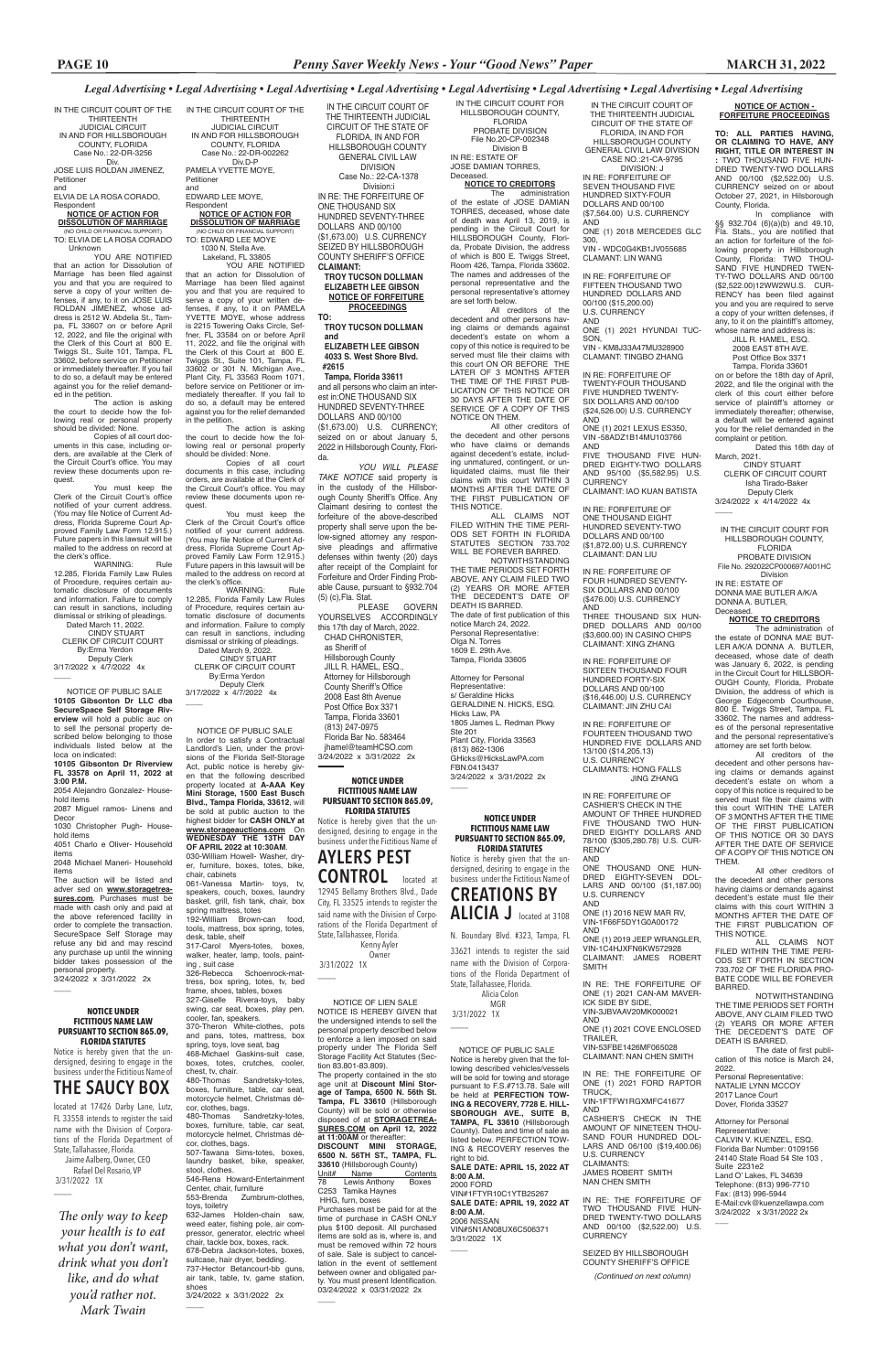IN THE CIRCUIT COURT FOR HILLSBOROUGH COUNTY, FLORIDA, PROBATE DIVISION File No.: 22-CP-000696 Division: A

IN RE: ESTATE OF: JAMES L. SOLOMON, Deceased

### **NOTICE TO CREDITORS**

The administration of the estate of JAMES L. SOLO-MON, deceased, whose date of death was January 21, 2022, is pending in the Circuit Court for HILLSBOROUGH County, Florida, Probate Division, the address of which is Clerk of Court, P.O. Box 1110, Tampa, FL 33601-1110. The names and addresses of the personal representative and the personal representative's attorney are set forth below.

All creditors of the decedent and other persons having claims or demands against decedent's estate on whom a copy of this notice is required to be served must file their claims with this Court ON OR BEFORE THE LATER OF 3 MONTHS AFTER THE TIME OF THE FIRST PUB-LICATION OF THIS NOTICE OR 30 DAYS AFTER THE DATE OF SERVICE OF A COPY OF THIS NOTICE ON THEM.

All other creditors of the decedent and other persons having claims or demands against decedent's estate must file their claims with this court WITHIN 3 MONTHS AFTER THE DATE OF THE FIRST PUBLICATION OF THIS NOTICE.

ALL CLAIMS NOT FILED WITHIN THE TIME PE-RIODS SET FORTH IN SECTION 733.702 OF THE FLORIDA PRO-BATE CODE WILL BE FOREVER BARRED.

NOTWITHSTANDING THE TIME PERIODS SET FORTH ABOVE, ANY CLAIM FILED TWO (2) YEARS OR MORE AFTER THE DECEDENT'S DATE OF DEATH IS BARRED.

The date of first publication of this notice is: March 24, 2022.

#### Personal Representative: Clair Solomon 659 Lark Drive

Lakeland, Florida 33813

Attorney for Personal Representative: JOSEPH A. MORRISON **Attorney** Florida Bar Number:313793 4416 Florida National Drive Lakeland, FL 33813 Telephone:(863) 644-3399 Fax: (863) 644-2921 E-Mail:tilrow@msn.com 3/24/2022 x 3/31/2022 2x

> **NOTICE OF HILLSBOROUGH COUNTY'S INTENT TO ISSUE AN EXEMPTION PERMIT WITHIN**

 $\overline{\phantom{a}}$ 

#### ROBERT F. WELKER, ESQ. Attorney for Personal Representative Florida Bar No. 098299 9385 N. 56th Street, Suite 303 Temple Terrace, Florida 33617 (813) 985-5517 rwelkerlawoffice@aol.com 3/24/2022 x 3/31/2022 2x  $\overline{\phantom{a}}$

Notice is hereby given that on or after April 14, 2022, Hillsborough County intends to issue an exemption permit to ERIC TOPOLE, exempting said permittee from compliance with manatee-related speed restrictions while conducting commercial fishing/professional guide activities within the following Hillsborough County manatee protection areas: Big Bend, Bahia Beach & Cockroach Bay MPA's. Any substantially affected party may appeal this decision in accordance with the procedure set forth in Hillsborough County Manatee Protection Ordinance No. 01-32. For a copy of the permit application, the proposed permit, Ordinance No. 01-32, or further information, contact Mr. Stephen Decatur, Marine Safety Coordinator, Compliance, Communities & Conservation Department, at 813-285-8066.

Not all information provided on this application is true and correct, and I agree to notify Hillsborough County Compliance, Communities & Conservation Department, should any information change. Eric Topole 3/7/2022

3/31/2022 1X

IN THE CIRCUIT COURT FOR HILLSBOROUGH COUNTY, FLORIDA PROBATE DIVISION File Number 22-CP-000653 IN RE: ESTATE OF CHARLES F. RENFROE, JR.,

#### a/k/a CHARLES F. RENFROE, JR., Deceased

### **NOTICE TO CREDITORS**

The administration of state of CHARLES F. REN-FROE, JR., a/k/a CHARLES F. RENFROE, JR., deceased, whose date of death was February 4, 2022, is pending in the Circuit Court for Hillsborough County, Florida, Probate Division, the address of which is P. O. Box 1110, Tampa, Florida 33601-1110. The names and addresses of the personal representative and the personal representative's attorney are set forth below.

All creditors of the decedent and other persons having claims or demands against decedent's estate on whom a copy of this notice is required to be served must file their claims with this court ON OR BEFORE THE LATER OF 3 MONTHS AFTER THE TIME OF THE FIRST PUB-LICATION OF THIS NOTICE OR 30 DAYS AFTER THE DATE OF SERVICE OF A COPY OF THIS NOTICE ON THEM.

All other creditors of the decedent and other persons having claims or demands against decedent's estate must file their claims with this court WITHIN 3 MONTHS AFTER THE DATE OF THE FIRST PUBLICATION OF THIS NOTICE.

ALL CLAIMS NOT FILED WITHIN THE TIME PERI-ODS SET FORTH IN SECTION 733.702 OF THE FLORIDA PRO-BATE CODE WILL BE FOREVER BARRED.

NOTWITHSTANDING THE TIME PERIODS SET FORTH ABOVE, ANY CLAIM FILED TWO (2) YEARS OR MORE AFTER THE DECEDENT'S DEATH IS BARRED.

The date of the first publication of this Notice is MARCH 24, 2022. Sonya W. Sampson Personal Representative 704 Sutton Ave. Brandon, FL 33510

> **CERTAIN MANATEE PROTECTION AREAS** Thomas Jolitz - King bed, couch,

WARNING: Rule 12.285, Florida Family Law Rules of Procedure, requires certain automatic disclosure of documents and information. Failure to comply can result in sanctions, including dismissal or striking of pleadings.

 Deputy Clerk 3/24/2022 x 4/17/2022 4x  $\overline{\phantom{a}}$ 

The auction will be listed and advertised on **www.storagetreasures.com**. Purchases must be made with cash only and paid at the above referenced facility in order to complete the transaction. **Extra Space Storage** may refuse any bid and may rescind any purchase up until the winning bidder takes possession of the personal property. 3/24/2022 x 3/31/2022 2x

 $\overline{\phantom{a}}$ 

**Different County (Hernando) Extra Space Storage 15027 Cortez Blvd., Brooksville, FL 34613 on 04/12/2022 at 1:00PM** James Horner II - Personal items Yosvanis Ramirez - Furniture **Extra Space Storage 7294 Broad St., Brooksville, FL 34601 on 04/13/2022 at 1:00PM** DEKENDRA DORICE WOODS – couch, entertainment center, toys, hover board, mirror LIZBETH GRAFF – chair, dresser, boxes, art, nightstand, rocking horse, cookware **Extra Space Storage** will hold a public auction to sell personal **Extra Space Storage 10110 Anderson Rd. Tampa, FL 33625 on**  Ashley James - Household Goods **Extra Space Storage 1711 E. Hillsborough Ave. Tampa, FL 33610 on 04/12/2022 at 11:30AM** Martha Knight - refrigerator, boxes

NOTICE OF PUBLIC SALE

property described below belonging to those individuals listed below at the location indicated:

**04/12/2022 at 11:00AM**

Souvenir Builders, Inc – Furniture

Lorenzo Smith - Household items

and personal items

Herbeneisha Green - household

house hold goods

Arnissa Richardson - Household goods and personal items Dariaun Washington - King bed, 4 boxes, and 4 bags of clothes. Bradley Pearson - furniture, box-

es, household goods

Johnie Jackson - household

items, furniture

Victoria brown - furniture, boxes,

hhg

goods<br>Laraile

Kennethia Mcallister – 1br Andrea McFarlane-Barrett - Furni-

ture and boxes

**Extra Space Storage 7202 N. Florida Ave. Tampa, FL 33604 on 04/12/2022 at 9:30AM** Hearts and Hands For Homeless C/O Camille Robinson - Clothing

and Supplies

Anquette Nelson - clothings &

ppersonal items

clothes, shoes.

Ronald Thomas - Couch Boxes Alexis Jackson - clothes, shoes, boxes, sewing machines **Extra Space Storage 7014 Gunn Hwy., Tampa, FL 33625 on** 

**04/12/2022 at 1:30PM** Mariann Marquez - Household

Goods

**C**lothes

Ayana Heard - Small furniture and

Marc Manning - Sofa, and house-

hold items

**Extra Space Storage 4105 W. Hillsborough Ave. Tampa, FL 33614 on 04/12/2022 at 12:30PM** Vinicius Furtado Vieira - Musical

Instruments & Books Darren Austin - Household items Yesenia Navarro - Furniture and

household items

**Extra Space Storage 9343 E. Fowler Ave. Thonotosassa, FL 33592 on 04/13/2022 at 10:00AM**  Jacquelyn Wormack - clothes

household items

Shameka Chapple - 2 mattress,

bins

Wendy Voss - Tools wood person-

al items

Trayiona Newsome - Boxes and plastic totes household goods,

Childs electric car

Donny Poelvoordy - Solar panels, Ferron Dinnald - Household goods Pamela Wheeler - Boxes – furni-

ture

Donny Poelvoordy - Household

stuff, furniture **Different County (Pasco) Extra Space Storage 6276 Land O Lakes Blvd. Land O Lakes, FL 34638 on 04/12/2022 at 10:30 AM**  Robert Jeremy Vargo - Business

Items

Mary Root – household goods **Extra Space Storage 27545 Dayflower Blvd. Wesley Chapel, FL 33544 on 04/13/2022 at 12:30PM**  Tameca Acree - Household Items **Extra Space Storage 21338 Lake Patience Rd. Land O Lakes, FL 34638 on 04/13/2022 at 11:30AM**  Arleen Carroll - Household items

Atkins Marquel - boxes with (NO CHILD OR FINANCIAL SUPPORT) TO: ROSELINE LOPEZ

and furniture

Brian Scott Rosario - House hold

items Courtnee Goeser – TBD

> table, appliances, tv stand Lawrence White - Household

Tasheanna Newton -

good and furniture

Joseph Landen - Household items **Extra Space Storage 2550 Land O Lakes Blvd. Land O Lakes, FL 34639 on 04/13/2022 at 12:30PM** Jose Rosas - Household Goods Steven Carreiro Amaral - household goods bed fridge stove boxes

couch

Debra Cagnina - House hold

Goods

**Extra Space Storage 11615 Trinity Blvd. New Port Richey, FL 34655 on 04/13/2022 at 11:30AM**  Benny Villarreal - Sectional, boxes, household items, furniture, bedroom set tv's dining room table

chairs

Clayton Bowman - Household

Items

**Extra Space Storage 3118 U.S. Hwy. 19 Holiday, FL 34691 on 04/13/2022 at 10:30AM** Jimmie Russell Orr - household

items

Ernest Frederick Beachman III -

household items

*(Continued on next column)* 

IN THE CIRCUIT COURT OF THE THIRTEENTH JUDICIAL CIRCUIT IN AND FOR HILLSBOROUGH COUNTY, FLORIDA

Case No.: 22-DR-003463 Div. J-P DAYRISOL PLA,

 $\overline{\phantom{a}}$  NOTICE OF PUBLIC SALE Notice is hereby given that on 4/15/2022 at 10:30 am, the following mobile home will be sold at public auction pursuant to F.S. 715.109 1978 BELM HS GDLC-FL1181536 . Last Tenants: RICH-ARD THOMAS and all unknown parties beneficiaries heirs . Sale to be at WILLIAMSON INVEST-MENTS, LLC DBA FLORIDA VILLAS MOBILE HOME PARK, 1 PONCAN CIRCLE, ZEPH-YRHILLS, FL 33541 (PASCO COUNTY). 813-395-1123. 3/31/2022 x 4/7/2022 2x

Petitioner and ROSELINE LOPEZ,

### Respondent **NOTICE OF ACTION FOR DISSOLUTION OF MARRIAGE**

Unknown

YOU ARE NOTIFIED that an action for Dissolution of Marriage has been filed against you and that you are required to serve a copy of your written de-fenses, if any, to it on DAYRISOL PLA, whose address is 11357 Misty Moss Dr., Wimauma, FL 33598 on or before April 18, 2022, and file the original with the Clerk of this Court at 800 E. Twiggs St., Suite 101, Tampa, FL 33602, before service on Petitioner or immediately thereafter. If you fail to do so, a default may be entered against you for the relief demanded in the petition. The action is asking

the court to decide how the following real or personal property should be divided: None. Copies of all court doc-

uments in this case, including orders, are available at the Clerk of the Circuit Court's office. You may review these documents upon request.

You must keep the Clerk of the Circuit Court's office notified of your current address. (You may file Notice of Current Address, Florida Supreme Court Ap-proved Family Law Form 12.915.) Future papers in this lawsuit will be mailed to the address on record at the clerk's office.

 Dated March 16, 2022. CINDY STUART CLERK OF CIRCUIT COURT By:Kimberly Montgomery

NOTICE OF PUBLIC SALE Notice is hereby given that the following described vehicles will be sold Per Florida Statutes 713.78 @ **Action Towing, Inc. of Tampa, 11207 Sheldon Rd., Tampa, FL 33626-4708 (Hillsborough County) (813) 920-2525 Sale Date and Time: April 10, 2022 at 8:00 AM** 1999 Chevrolet S10 LS VIN# 1GCCS1444XK204003 (S22.0302.61090) 2005 Honda Accord EX-L VIN# 1HGCM56815A077488 (S22.0302.61091) 2017 Hyundai Veloster VIN# KMHTC6AD8HU320790 (S22.0303.61225) Nr4 e22021 Cadillac Escalade VIN# 1GYS3EKL1MR204080 (S22.0304.61487) 2007 Dodge Grand Caravan VIN# 2D4GP44L67R149828 (S22.0304.61486) 2007 Dodge Grand Caravan VIN# 2D4GP44L67R149828 (S22.0304.61486) **Sale Date and Time: April 11, 2022 at 8:00 AM** 2013 Chevrolet Impala LS VIN# 2G1WF5E37D1175793 (B22.0304.61530) 2016 Nissan Rogue S VIN# KNMAT2MT3GP651880 (B22.0305.61665) 1986 Harley Davidson XTC VIN# 1HD1BKL14GY014461 (B22.0306.61680) **Sale Date and Time: April 12, 2022 at 8:00 AM** 2014 Ford F150 FX2 VIN# 1FTFX1CT8EKD75874 (S22.0307.61874) **Sale Date and Time: April 13, 2022 at 8:00 AM** 2018 Kawasaki Ninja 65cc ZX-6R ABS KRT Edition VIN# JKBZXJF11JA014404 (S22.0308.62166) **Sale Date and Time: April 14, 2022 at 8:00 AM** 2013 Chrysler 200 Touring VIN# 1C3CCBBBXDN579915 (B22.0309.62264) **Sale Date and Time: April 23, 2022 at 8:00 AM** 2020 Ford Explorer XLT VIN# 1FMSK7DH1LGC92289 (B22.0303.61191) **Sale Date and Time: April 24, 2022 at 8:00 AM** 2021 Cadillac Escalade VIN# 1GYS3EKL1MR204080 (S22.0304.61487) Action Towing Inc. of Tampa Reserves The Right To Bid. All Sales Final at 9:00 AM 3/31/2022 1X  $\overline{\phantom{a}}$ NOTICE U**NDER FICTITIOUS NAME LAW PURSUANT TO SECTION 865.09, FLORIDA STATUTES**

Notice is hereby given that the undersigned, desiring to engage in the business under the Fictitious Name of

# **JACKSON CONCEPTS** located at

3108 N. Boundary Blvd. #323, Tampa, FL 33621 intends to register the said name with the Division of Corporations of the Florida Department of State, Tallahassee, Florida. Matthew Jackson MGR 3/31/2022 1X

NOTICE OF PUBLIC SALE

Notice is hereby given that **Value Store It 30 – Wesley Chapel** will sell the contents of the storage units listed below at a public auction to satisfy a lien placed on the contents (pursuant to Chapter 83 of the Florida Statutes). The sales will take place on **Tuesday, April 19, 2022**. The sale will be conducted under the direction of Christopher Rosa (AU4167) on behalf of the facilities management. Units will be available for viewing prior to the sale on **www.storagetrea**sures.com. Contents will be sold for cash only to the highest bidder A 10% buyer's premium will be charged as well as a \$50 cleaning deposit per unit. All sales are final. Seller reserves the right to withdraw the property at any time before the sale or to refuse any bids. No one under 16 years old is permitted to bid. The property to be sold is described as "General Household Items" "Personal Property" unless otherwise noted. Unit # – Name – Description. **Value Store It 30 at 33624 SR 54, Wesley Chapel, FL 33543** will list storage units on **www.storagetreasures.com at 12:00 PM**. 1072 Louis Perez – 2061 Albert Gray / Albert Gray Jr. 3/31/2022 x 4/7/2022 2x  $\overline{\phantom{a}}$ Notice of Public Sale

#### NOTICE OF FORECLOSURE OF LIEN AND INTENT TO SELL VEHICLE

Each of you is hereby notified that a lien is claimed on the following vehicles for towing and storage charges, the following vehicles will be sold at public sale pursuant to Florida Statute #713.78, free and clear of all liens and encumbrances. The time for the following sales is 8:00 A.M.

**AT BENFIELD'S WRECKER SERVICE, 4406 N. Thatcher Ave., Tampa, FL 33614** (Hillsborough County). **SALE DATE: APRIL 13, 2022** VIN#JNKBV61F18M273998 INFI / 2008

**SALE DATE: APRIL 15, 2022** ZACCJABBXJPJ71071 JEEP / 2018 3/31/2022 1X

 $\overline{\phantom{a}}$ 

 $\overline{\phantom{a}}$ 

 $\overline{\phantom{a}}$ 

 NOTICE OF PUBLIC SALE: **BEST AUTO AND TRUCK SAL-VAGE** gives Notice of Foreclosure of Lien and intent to sell these vehicles at **15146 14TH ST., DADE CITY, FL 33523** (Pasco County), pursuant to subsection 713.78 ofthe Florida Statutes. BEST AUTO AND TRUCK SALVAGE reserves the right to accept or reject any and/or all bids.

### **SALE DATE: APRIL 22, 2022 AT 10:00 A.M.**

VIN#WP1AC29P14LA93444 2004 PORSCHE CAYENNE white **SALE DATE: APRIL 26, 2022 AT 10:00 A.M.**

1G4AG55M1S6469800 1995 BUICK CENTURY white 3/31/2022 1X

Notice is hereby given that the following described vehicles will be sold Per Florida Statutes 713.78 @ A**ction Towing, Inc. of Tampa, 11207 Sheldon Rd. Tampa, FL 33626-4708** (Hillsborough County) (813) 920-2525 **Sale Date and Time: April 21, 2022 at 8:00 AM** 2007 Toyota Avalon Touring VIN# 4T1BK36B47U188663 (B22.0310.62452) 2009 Jeep Patriot Sport VIN# 1J4FT28B59D155209 (B22.0311.62554) 1998 Mitsubishi Mirage VIN# JA3AY36A0WU007898 (B22.0311.62551) 2005 Toyota Corolla S VIN# 2T1BR32E35C459318 (B22.0311.62645) **Sale Date and Time: April 23, 2022 at 8:00 AM** 2014 Ford Explorer XLT VIN# 1FM5K7D87EGA78231 (S22.0315.63226) 2014 Toyota Corolla LE VIN# 2T1BURHE6EC016606 (S22.0317.63341) 2006 Hyundai Elantra VIN# KMHDN46D26U328599 (S22.0317.63340) 2016 Ford Explorer XLT VIN# 1FM5K8DH1GGB85526 (B22.0317.63605) **Sale Date and Time: April 24, 2022 at 8:00 AM** 2015 Mercedez-Benz C300 VIN# 55SWF4KB8FU028121 (B22.0319.63760) 2014 Chevrolet Malibu LS VIN# 1G11B5SLXEF108562 (S22.0319.63854) **Sale Date and Time: April 25, 2022 at 8:00 AM** 2005 Ford Mustang VIN# 1ZVFT80N255125035 (B22.0320.63970) **Sale Date and Time: April 26, 2022 at 8:00 AM** 2018 Nissan Rogue S VIN# JN8AT2MV2JW342503 (B22.0321.63985) **Sale Date and Time: April 27, 2022 at 8:00 AM** 2008 Honda Odyssey EX-L VIN# 5FNRL38648B075872 (B22.0221.59577) Action Towing Inc. of Tampa Reserves The Right To Bid. All Sales Final at 9:00 AM

03/31/2022 1x

 $\overline{\phantom{a}}$ 

NOTICE OF PUBLIC SALE Notice is hereby given that the following described vehicles will be sold Per Florida Statutes 713.78 @ **Action Towing Inc of Pasco dba.. Tatum's Towing & Recovery 8629 Bolton Ave, Hudson, FL 34667 Sale Date and Time: April 24, 2022 at 8:00 AM** 2004 Chevrolet Malibu LS Maxx VIN# 1G1ZT62824F213807 (T22.0317.63551) **Sale Date and Time: April 27, 2022 at 8:00 AM** 2010 Hyundai Sonata GLS VIN# 5NPET4AC6AH620899 (T22.0322.64310) 2012 Nissan Sentra SL VIN# 3N1AB6AP2CL732010 (T22.0322.64311) **Sale Date and Time: May 15, 2022 at 8:00 AM** 2020 Jeep Renegade VIN# ZACNJBBB5LPL89906 (T22.0319.63786) Action Towing Inc. of Pasco dba: Tatum's Towing & Recovery Reserves The Right To Bid. All Sales Final at 9:00 AM 03/31/2022 1x

 $\overline{\phantom{a}}$ 

NOTICE OF FORECLOSURE OF LIEN AND

INTENT TO SELL VEHICLE Each of you is hereby notified that a lien is claimed on the following vehicles for towing and storage charges, the following vehicles will be sold at public sale pursuant to Florida Statute #713.78, free and clear of all liens and encumbrances. The time for the following sales is 8:00 A.M. **AT HOOD'S TOWING, 10829 E.** 

**U.S. HWY. 92, TAMPA, FL 33610**  (Hillsborough County). **SALE DATE: APRIL 12, 2022** 2007 CHEV VIN##1GCEC19Z97E147757

2010 MITS VIN##JA32X8HWXAU020485

2006 AUDI VIN#WAUAF78E86A241770

2010 CHEV

VIN##1G1AD5F57A7226904

2017 NISS VIN#3N1CB7AP9HY305206 **SALE DATE: APRIL 22, 2022** 2011 FORD VIIN##3FAHP0HA4BR134899 2011 GMC VIN##2CTALMEC4B6404438 2018 TOYT VIN##JTNKARJE6JJ570239 2006 BMW VIN##WBXPA93416WG92036 **SALE DATE: APRIL 24, 2022**  2020 LINC VIN##2LMPJ6K9XLBL11920 3/31/2022 1X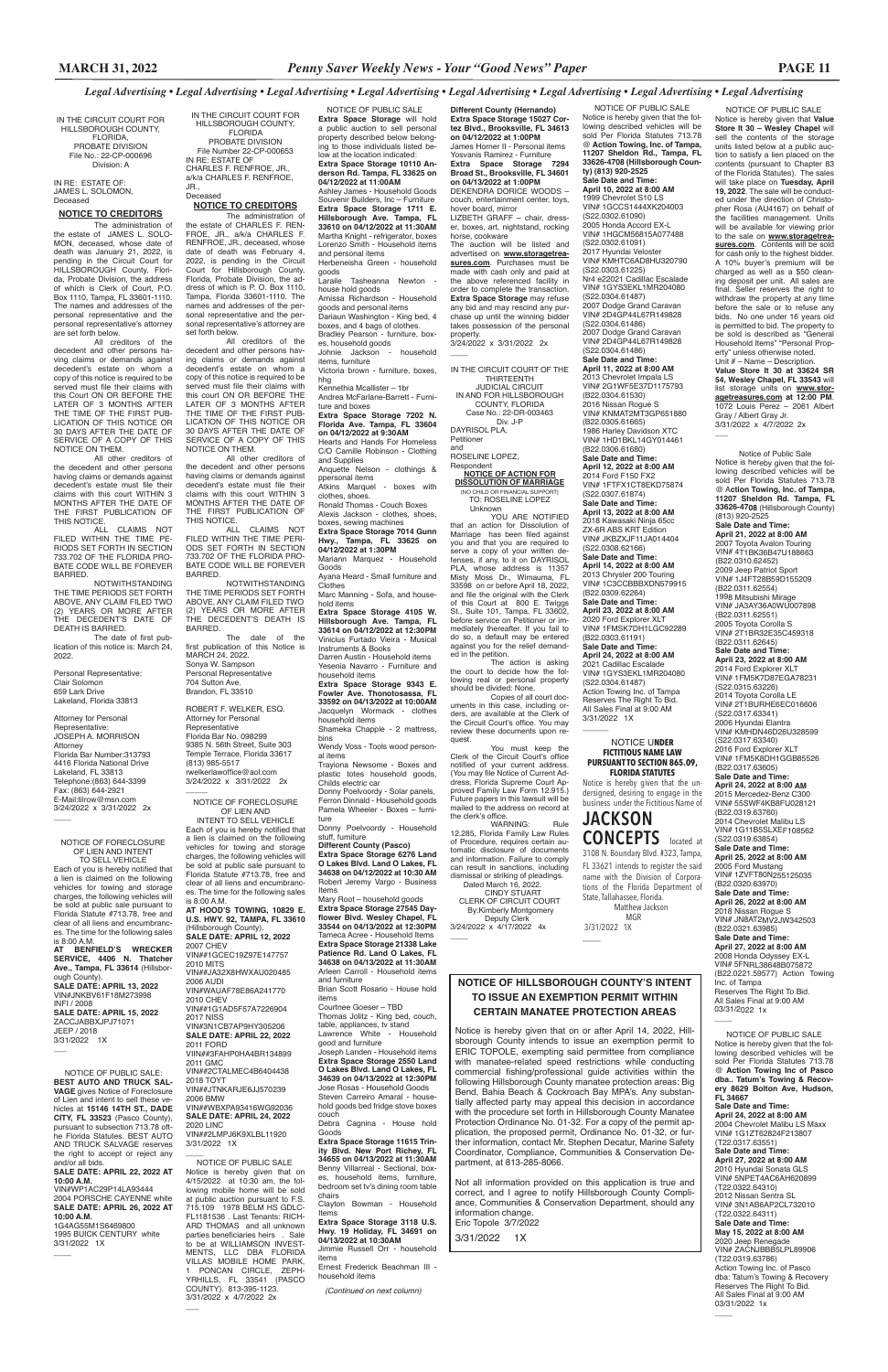### **NOTICE OF APPLICATION FOR TAX DEED**<br>The holder of the following tax certificates has filed the certificates for a tax deed to be issued. The certificate numbers and years of issuance, the description of the property, and the names in which it was assessed are: Folio No. 187184.0000 File No. 2022-282 Certificate No.: 2019 / 17990 Year of Issuance: 2019 Description of Property: KNOWLES N 24 FT OF LOT 1 AND S 20.5 FT OF LOT 2 BLOCK 6 PLAT BK / PG : 1 / 12 SEC - TWP - RGE : 07 - 29 - 19

 Deputy Clerk If you are a person with a disability who needs any accommodation in order to participate in this proceeding, you are entitled, at no cost to you, to the provision of certain assistance. Please contact the Clerk's ADA Coordinator, 601 E. Kennedy Blvd., Tampa, Florida, (813) 276-8100 extension 4205, two working days prior to the date the service is needed; if you are hearing or voice impaired, call 711. 3/10/2021 x 3/31/2021 4x  $\overline{\phantom{a}}$ 

**SUBJECT TO ALL OUTSTANDING TAXES** Name(s) in which assessed:

**GUERRAN ALLY** All of said property being in the County of Hillsborough, State of Florida.

Unless such certificate shall be redeemed according to law, the property described in such certificate shall be sold to the highest bidder on (4/21/2022) online via the internet at www. hillsborough.realtaxdeed.com. Dated this 4th day of March, 2022.

 CINDY STUART Clerk of the Circuit Court Hillsborough County, Florida Signature by:Carolina Muniz,

### **NOTICE OF APPLICATION**

**FOR TAX DEED** The holder of the following tax certificates has filed the certificates for a tax deed to be issued. The certificate numbers and years of issuance, the description of the property, and the names in which it was assessed are: Folio No. 010000.0100 File No. 2022-284

Dated this 4th day of March, 2022.

 CINDY STUART Clerk of the Circuit Court Hillsborough County, Florida Signature by:Carolina Muniz, Deputy Clerk

 Certificate No.: 2019 / 1159 Year of Issuance: 2019 Description of Property: CANAL SHORES SUBDIVISION LOT 27 BLOCK 2 PLAT BK / PG : 31 / 91 SEC - TWP - RGE : 01 - 29 - 17 **SUBJECT TO ALL OUTSTANDING TAXES**

Name(s) in which assessed: **MAXIMO ANDRES GIL**

**YOLEXY M PEREZ NAPOLES**

All of said property being in the County of Hillsborough, State of Florida.

Unless such certificate shall be redeemed according to law, the property described in such certificate shall be sold to the highest bidder on (4/21/2022) online via the internet at www.

hillsborough.realtaxdeed.com. Dated this 4th day of March, 2022.

**FOR TAX DEED**<br>The holder of the following tax certificates<br>has filed the certificates for a tax deed to be issued. The certificate numbers and years of issuance, the description of the property, and the names in which it was assessed are: Folio No. 017457.0000 File No. 2022-289 Certificate No.: 2019 / 1781 Year of Issuance: 2019 Description of Property: W 140 FT OF N 125 FT OF S 600 FT OF<br>GOV LOT2 LESS HWY LESS ADD'L R/W<br>BEG AT SW COR OF SD TRACT RUN N 15 FT S 31 DEG 13 MIN 30 SEC E 17.70

 CINDY STUART Clerk of the Circuit Court Hillsborough County, Florida Signature by:Carolina Muniz. Deputy Clerk If you are a person with a disability who

needs any accommodation in order to participate in this proceeding, you are entitled, at no cost to you, to the provision of certain assistance. Please contact the Clerk's ADA Coordinator, 601 E. Kennedy Blvd., Tampa, Florida, (813) 276-8100 extension 4205, two working days prior to the date the service is needed; if you are hearing or voice impaired, call 711. 3/10/2021 x 3/31/2021 4x

#### **NOTICE OF APPLICATION FOR TAX DEED**

 $\overline{\phantom{a}}$ 

The holder of the following tax certificates has filed the certificates for a tax deed to be issued. The certificate numbers and years of issuance, the description of the property, and the names in which it was

assessed are: Folio No. 170492.0000 File No. 2022-288 Certificate No.: 2019 / 16694 Year of Issuance: 2019 Description of Property: MANOR HEIGHTS W 15 FT OF LOT 18

leemed according to law, the property described in such certificate shall be sold to the highest bidder on (4/21/2022) online via the internet at www. hillsborough.realtaxdeed.com.

Dated this 4th day of March. 2022.

AND LOT 19 BLOCK 4 PLAT BK / PG : 12 / 86 SEC - TWP - RGE : 31 - 28 - 19 **SUBJECT TO ALL OUTSTANDING TAXES**

Name(s) in which assessed: **FRANCIS DRAKE**

All of said property being in the County of Hillsborough, State of Florida.

Deputy Clerk If you are a person with a disability who needs any accommodation in order to participate in this proceeding, you are entitled, at no cost to you, to the provision of certain assistance. Please contact the Clerk's ADA Coordinator, 601 E. Kennedy Blvd., Tampa, Florida, (813) 276-8100 extension 4205, two working days prior to the date the service is needed; if you are hearing or voice impaired, call 711. 3/10/2021 x 3/31/2021 4x

Unless such certificate shall be redeemed according to law, the property described in such certificate shall be sold to the highest bidder on (4/21/2022) online via the internet at www. hillsborough.realtaxdeed.com.

If you are a person with a disability who needs any accommodation in order to participate in this proceeding, you are entitled, at no cost to you, to the provision of certain assistance. Please contact the Clerk's ADA Coordinator, 601 E. Kennedy Blvd., Tampa, Florida, (813) 276-8100 extension 4205, two working days prior to the date the service is needed; if you are hearing or voice impaired, call 711. 3/10/2021 x 3/31/2021 4x

 $\overline{\phantom{a}}$ 

**NOTICE OF APPLICATION FOR TAX DEED**<br>The holder of the following tax certificates

**NOTICE OF APPLICATION** 

FT & W 9 FT TO POB SEC - TWP - RGE : 01 - 28 - 18 **SUBJECT TO ALL OUTSTANDING TAXES** Name(s) in which assessed:

**14401 N FLORIDA AVE LLC** All of said property being in the County of Hillsborough, State of Florida.

> The holder of the following tax certificates has filed the certificates for a tax deed to be issued. The certificate numbers and years of issuance, the description of the property, and the names in which it was assessed are: Folio No. 034873.7368<br>File No. 2022-276

Unless such certificate shall be redeemed according to law, the property described in such certificate shall be sold to the highest bidder on (4/21/2022) online via the internet at www.

hillsborough.realtaxdeed.com. Dated this 4th day of March, 2022. CINDY STUART

 Clerk of the Circuit Court Hillsborough County, Florida Signature by:Carolina Muniz, Deputy Clerk

> File No. 2022-276<br>
> Certificate No.: 2019 / 3569<br>
> Year of Issuance: 2019<br>
> Description of Property:<br>
> THE OAKS UNIT 1 A CONDOMINIUM FLOOR 2 UNIT 216 BLDG A 1.4656% UN-DIV SHARE OF COMMON ELEMENTS SURPLUS AND EXPENSES PLAT BK / PG : 2 / 47 SEC - TWP - RGE : 04 - 28 - 19 **SUBJECT TO ALL OUTSTANDING TAXES** Name(s) in which assessed: **NISR LLC** All of said property being

> Unless such certificate shall be redeemed according to law, the property described in such certificate shall be sold to the highest bidder on (4/21/2022) online via the internet at www.hillsborough.

If you are a person with a disability who needs any accommodation in order to participate in this proceeding, you are entitled, at no cost to you, to the provision of certain assistance. Please contact the Clerk's ADA Coordinator, 601 E. Kennedy Blvd., Tampa, Florida, (813) 276-8100 extension 4205, two working days prior to the date the service is needed; if you are hearing or voice impaired, call 711. 3/10/2021 x 3/31/2021 4x

#### $\overline{\phantom{a}}$ **NOTICE OF APPLICATION FOR TAX DEED**

**NOTICE OF APPLICATION** 

 $\overline{\phantom{a}}$ 

 File No. 2022-278 Certificate No.: 2019 / 4841 Year of Issuance: 2019 Description of Property: WEXFORD TOWNHOMES LOT 5 BLOCK 35 PLAT BK / PG : 108 / 121 SEC - TWP - RGE : 36 - 28 - 19 **SUBJECT TO ALL OUTSTANDING TAXES** Name(s) in which

**FOR TAX DEED** The holder of the following tax certificates has filed the certificates for a tax deed to be issued. The certificate numbers and years of issuance, the description of the property, and the names in which it was assessed are: Folio No. 023288.1504 File No. 2022-291 Certificate No.: 2019 / 2231 Year of Issuance: 2019 Description of Property: CARROLLWOOD SUBDIVISION UNIT NO 22 B LOT 2 BLOCK 30 PLAT BK / PG : 43 / 72 SEC - TWP - RGE : 15 - 28 - 18 **SUBJECT TO ALL OUTSTANDING TAXES** Name(s) in which assessed: **BRENDA LEE BEY/TRUST Schefflera Rd. Land Trust #3322, dated June 7, 2021**

**Ivan T. Lenoir II, P.A., Trustee** All of said property being in the County of Hillsborough, State of

Florida. Unless such certificate

 CINDY STUART Clerk of the Circuit Court Hillsborough County, Florida Signature by:Carolina Muniz,

**FOR TAX DEED**<br>The holder of the following tax certificates has filed the certificates for a tax deed to be issued. The certificate numbers and years of issuance, the description of the property, and the names in which it was assessed are: Folio No.043735.0000 File No. 2022-279 Certificate No.: 2019 / 5155 Year of Issuance: 2019 Description of Property: PALM RIVER TERRACE UNIT NO 1 LOTS 15 TO 18 INCL AND E 25 FT OF VACATED RD ABUTTING ON W LOT 15 PLAT BK / PG : 20 / 29 SEC - TWP - RGE : 22 - 29 - 19 **SUBJECT TO ALL OUTSTANDING TAXES** Name(s) in which assessed: **FERRY HOLDINGS LLC**<br>All of said property being in the County of Hillsborough, State of Florida. Unless such certificate

Clerk's ADA Coordinator, 601 E. Kennedy Blvd., Tampa, Florida, (813) 276-8100 extension 4205, two working days prior to the date the service is needed; if you are hearing or voice impaired, call 711. 3/10/2021 x 3/31/2021 4x  $\overline{\phantom{a}}$ 

#### **NOTICE OF APPLICATION FOR TAX DEED**

 $\overline{\phantom{a}}$ 

The holder of the following tax certificates has filed the certificates for a tax deed to be issued. The certificate numbers and years of issuance, the description of the property, and the names in which it was assessed are: Folio No. 030262.0000 File No. 2022-292

Certificate No.: 2019 / 2860

 Year of Issuance: 2019 Description of Property: PINE CREST VILLA ADDITION NO 5 S 10 FT OF LOT 413 AND LOT 414 BLOCK S PLAT BK / PG : 21 / 31 SEC - TWP - RGE : 33 - 28 - 18 **SUBJECT TO ALL OUTSTANDING TAXES**

#### Name(s) in which assessed: **MARY JANE HOLMES**

All of said property being in the County of Hillsborough, State of Florida.

Unless such certificate shall be redeemed according to law, the property described in such certificate shall be sold to the highest bidder on (4/21/2022) online via the internet at www. hillsborough.realtaxdeed.com.

Dated this 4th day of March,

#### 2022. CINDY STUART

 $\overline{\phantom{a}}$ 

 Clerk of the Circuit Court Hillsborough County, Florida Signature by:Carolina Muniz,

 Deputy Clerk If you are a person with a disability who eds any accommodation in order to participate in this proceeding, you are entitled, at no cost to you, to the provision of certain assistance. Please contact the Clerk's ADA Coordinator, 601 E. Kennedy Blvd., Tampa, Florida, (813) 276-8100 extension 4205, two working days prior to the date the service is needed; if you are hearing or voice impaired, call 711. 3/10/2021 x 3/31/2021 4x

has filed the certificates for a tax deed to be issued. The certificate numbers and years of issuance, the description of the property, and the names in which it was مبین , بی<br>heeed are: Folio No. 033709.0000 File No. 2022-294 Certificate No.: 2019 / 3203 Year of Issuance: 2019 Description of Property: LIVINGSTON ACRES LOT 48 LESS N 165.20 FT OF E 659.20 FT AND LESS W 645.53 FT PLAT BK / PG : 28 / 4 SEC - TWP - RGE : 29 - 27 - 19 **SUBJECT TO ALL OUTSTANDING TAXES** Name(s) in which assesse **NORTH TERRACE CHURCH OF CHRIST Luke Chandler**

> ROBERT F. WELKER, ESQ. Attorney for Personal Representative Florida Bar No. 098299 9385 N. 56th Street, Suite 303 Temple Terrace, Florida 33617 (813) 985-5517 rwelkerlawoffice@aol.com 3/24/2022 x 3/31/2022 2x  $\overline{\phantom{a}}$

**Royce Chandler David Lopez Mike Matthews, Trustee Phil Duren**

All of said property being in the County of Hillsborough, State of Florida.

Unless such certificate shall be redeemed according to law, the property described in such certificate shall be sold to the highest bidder on (4/21/2022) online via the internet at www.hillsborough. realtaxdeed.com.

 Dated this 4th day of March, 2022. CINDY STUART Clerk of the Circuit Court Hillsborough County, Florida Signature by:Carolina Muniz,

 Deputy Clerk If you are a person with a disability who needs any accommodation in order to participate in this proceeding, you are entitled, at no cost to you, to the provision of certain assistance. Please contact the Clerk's ADA Coordinator, 601 E. Kennedy Blvd., Tampa, Florida, (813) 276-8100 extension 4205, two working days prior to the date the service is needed; if you are hearing or voice impaired, call 711. 3/10/2021 x 3/31/2021 4x

#### **NOTICE OF APPLICATION FOR TAX DEED**

 $\overline{\phantom{a}}$ 

in the County of Hillsborough, State of Florida.

realtaxdeed.com. Dated this 4th day of March, 2022. CINDY STUART Clerk of the Circuit Court

 Hillsborough County, Florida Signature by:Carolina Muniz,

 Deputy Clerk If you are a person with a disability who needs any accommodation in order to participate in this proceeding, you are entitled, at no cost to you, to the provision of certain assistance. Please contact the Clerk's ADA Coordinator, 601 E. Kennedy Blvd., Tampa, Florida, (813) 276-8100 extension 4205, two working days prior to the date the service is needed; if you are hearing or voice impaired, call 711. 3/10/2021 x 3/31/2021 4x

> Tenant Name<br>
> Fdward Carter
> Unit 7082 Edward Carter All units are sold "as-is", and must be paid for in CASH immediately following the Auction. All units advertised may not be available at the time of Auction in the event of Settlement between Owner and obligated party. 3/24/2022 x 3/31/2022 2x

 $\overline{\phantom{a}}$ 

The holder of the following tax certificates has filed the certificates for a tax deed to be issued. The certificate numbers and years of issuance, the description of the property, and the names in which it was assessed are: Folio No. 040376.2494

**TOWNHOMES AT WEXFORD OWNERS ASSOC INC**

All of said property being in the County of Hillsborough, State of Florida.

Unless such certificate shall be redeemed according to law, the prop-erty described in such certificate shall be sold to the highest bidder on (4/21/2022) online via the internet at www.hillsborough.

realtaxdeed.com. Dated this 4th day of March, 2022. CINDY STUART Clerk of the Circuit Court Hillsborough County, Florida Signature by:Carolina Muniz, Deputy Clerk If you are a person with a disability who

needs any accommodation in order to participate in this proceeding, you are entitled, at no cost to you, to the provision of certain assistance. Please contact the Clerk's ADA Coordinator, 601 E. Kennedy Blvd., Tampa, Florida, (813) 276-8100 extension 4205, two working days prior to the date the service is needed; if you are hearing or voice impaired, call 711. 3/10/2021 x 3/31/2021 4x

 $\overline{\phantom{a}}$ 

**NOTICE OF APPLICATION** 

shall be redeemed according to law, the property described in such certificate shall be sold to the highest bidder on (4/21/2022) online via the internet at www. hillsborough.realtaxdeed.com. Dated this 4th day of March, 2022.

 CINDY STUART Clerk of the Circuit Court Hillsborough County, Florida Signature by:Carolina Muniz,

 Deputy Clerk If you are a person with a disability who needs any accommodation in order to participate in this proceeding, you are entitled, at no cost to you, to the provision of certain assistance. Please contact the

#### **NOTICE OF APPLICATION FOR TAX DEED**

The holder of the following tax certificates has filed the certificates for a tax deed to be issued. The certificate numbers and years of issuance, the description of the property, and the names in which it was assessed are: Folio No. 0663826206 File No. 2022-280 Certificate No.: 2019 / 8110

 Year of Issuance: 2019 Description of Property: LAZY LANE ESTATES LOT 15 BLOCK 5 PLAT BK / PG : 45 / 75 SEC - TWP - RGE : 11 - 29 - 20 **SUBJECT TO ALL OUTSTANDING TAXES** Name(s) in which assessed:

### **FREDERICK KENNETH MARTIN**

All of said property being in the County of Hillsborough, State of Florida. Unless such certificate

shall be redeemed according to law, the property described in such certificate

shall be sold to the highest bidder on (4/21/2022) online via the internet at www. hillsborough.realtaxdeed.com. Dated this 4th day of March, 2022. CINDY STUART

 Clerk of the Circuit Court Hillsborough County, Florida Signature by:Carolina Muniz. Deputy Clerk

If you are a person with a disability who eds any accommodation in order to participate in this proceeding, you are entitled, at no cost to you, to the provision of certain assistance. Please contact the Clerk's ADA Coordinator, 601 E. Kennedy Blvd., Tampa, Florida, (813) 276-8100 extension 4205, two working days prior to the date the service is needed; if you are hearing or voice impaired, call 711. 3/10/2021 x 3/31/2021 4x

### **NOTICE OF APPLICATION**

 $\overline{\phantom{a}}$ 

**FOR TAX DEED**

The holder of the following tax certificates has filed the certificates for a tax deed to be issued. The certificate numbers and years of issuance, the description of the property, and the names in which it was assessed are: Folio No. 095299.0000 File No. 2022-281 Certificate No.: 2019 / 12074<br>Year of Issuance: 2019 Year of Issuance: 2019 Description of Property: BALINCORT HEIGHTS LOT 6 BLOCK 1

PLAT BK / PG : 32 / 77

#### SEC - TWP - RGE : 13 - 28 - 18 **SUBJECT TO ALL OUTSTANDING TAXES** Name(s) in which assessed: **FRANK WATSON JR**

## **DARLA R WATSON**

All of said property being in the County of Hillsborough, State of Florida.

Unless such certificate shall be redeemed according to law, the property described in such certificate shall be sold to the highest bidder on (4/21/2022) online via the internet at www. hillsborough.realtaxdeed.com.

Dated this 4th day of March, 2022. CINDY STUART

 Clerk of the Circuit Court Hillsborough County, Florida Signature by:Carolina Muniz, Deputy Clerk

If you are a person with a disability who needs any accommodation in order to participate in this proceeding, you are entitled, at no cost to you, to the provision of certain assistance. Please contact the Clerk's ADA Coordinator, 601 E. Kennedy Blvd., Tampa, Florida, (813) 276-8100 extension 4205, two working days prior to the date the service is needed; if you are hearing or voice impaired, call 711. 3/10/2021 x 3/31/2021 4x

 $\overline{\phantom{a}}$ 

IN THE CIRCUIT COURT FOR HILLSBOROUGH COUNTY, FLORIDA PROBATE DIVISION File Number 22-CP-000536 IN RE: ESTATE OF JOHN GOLDE, Deceased **NOTICE TO CREDITORS**

The administration of the estate of JOHNN GOLDE, deceased, whose date of death was May 31, 2021, is pending in the Circuit Court for Hillsborough County, Florida, Probate Division, the address of which is P. O. Box 1110, Tampa, Florida 33601-1110. The names and addresses of the personal representative and the personal representative's attorney are set forth below.

All creditors of the decedent and other persons having claims or demands against decedent's estate on whom a copy of this notice is required to be served must file their claims with this court ON OR BEFORE THE LATER OF 3 MONTHS AFTER THE TIME OF THE FIRST PUB-LICATION OF THIS NOTICE OR 30 DAYS AFTER THE DATE OF SERVICE OF A COPY OF THIS NOTICE ON THEM.

All other creditors of the decedent and other persons having claims or demands against decedent's estate must file their claims with this court WITHIN 3 MONTHS AFTER THE DATE OF THE FIRST PUBLICATION OF THIS NOTICE.

ALL CLAIMS NOT FILED WITHIN THE TIME PERI-ODS SET FORTH IN SECTION 733.702 OF THE FLORIDA PRO-BATE CODE WILL BE FOREVER BARRED.

NOTWITHSTANDING THE TIME PERIODS SET FORTH ABOVE, ANY CLAIM FILED TWO (2) YEARS OR MORE AFTER THE DECEDENT'S DEATH IS BARRED.

The date of the first publication of this Notice is MARCH 24, 2022. Melissa Golde Personal Representative 4210 N. Mozart St. Chicago, IL 60618

> Notice of Self Storage Sale Please take notice **Xpress Storage – Big Bend located at 12832 South US 301, Riverview, FL 33579** intends to hold a sale to sell the property stored at the Facility by the below list of Occupants whom are in default at an Auction. The sale will occur as an online auction via **www.storagetreasures.com on 4/13/2022 at 10:00am**. Unless stated otherwise the description of the contents are household goods and furnishings. Darell Forcheney unit #1041; Unique Burch unit #5005; Ashley Christopher unit #6094. This sale may be withdrawn at any time without notice. Certain terms and conditions apply. See manager for details. 3/24/2022 x 3/31/2022 2x

 $\overline{\phantom{a}}$ 

 Notice of Self Storage Sale Please take notice **Xpress Stor-age – Ruskin located at 1401 North US Hwy 41, Ruskin, FL 33570** intends to hold a sale to sell the property stored at the Facility by the below Occupants whom are in default at an Auction. The sale will occur as an online auction via **www.storagetreasures.com on 4/13/2022 at 10:00am**. Unless stated otherwise the description of the contents are household goods and furnishings. Luis Narvaez unit #1048; Darla Nicholas unit #1074. This sale may be withdrawn at any time without notice. Certain terms and conditions apply. See manager for details. 3/24/2022 x 3/31/2022 2x

Notice of Self Storage Sale Please take notice **Hide-Away Storage - Crosstown located at 1505 South US Hwy 301, Tampa FL 33619** intends to hold a sale to sell the property stored at the Facility by the below list of Occupants whom are in default at an Auction. The sale will occur as an online auction via **www.storagetreasures.com on 4/13/2022 at 10:00AM**. Unless stated otherwise the description of the contents are household goods and furnishings. Roderick O Ford unit #1075; Robert E Hazzard unit #1145; Christen Berrian unit #126; D'Angelo Hamilton unit #1480; Shanika Robinson unit #484; Randy L Letang unit #623; Randy Letang unit #626; Kristina Frugte unit #686; Melissa Oufaaiz unit #712. This

sale may be withdrawn at any time without notice. Certain terms and conditions apply. See manager for details.

3/24/2022 x 3/31/2022 2x

 $\overline{\phantom{a}}$ 

IN THE CIRCUIT COURT FOR HILLSBOROUGH COUNTY, FLORIDA PROBATE DIVISION File No.22-CP-000944

Division B IN RE: ESTATE OF MICHAEL P. DIENER, Deceased.

## **NOTICE TO CREDITORS**

The administration of the estate of MICHAEL P. DIE-NER, deceased, whose date of death was MARCH 8, 2022, is pending in the Circuit Court for HILLSBOROUGH County, Florida, Probate Division, the address of which is Post Office Box 3360, Tampa, Florida 33601. The names and addresses of the personal representative and the personal representative's attorney are set forth below.

 All creditors of the decedent and other persons having claims or demands against decedent's estate on whom a copy of this notice is required to be served must file their claims with this court WITHIN THE LATER OF 3 MONTHS AFTER THE TIME OF THE FIRST PUBLICATION OF THIS NOTICE OR 30 DAYS AF-TER THE DATE OF SERVICE OF A COPY OF THIS NOTICE ON THEM.

All other creditors of the decedent and other persons having claims or demands against decedent's estate must file their claims with this court WITHIN 3 MONTHS AFTER THE DATE OF THE FIRST PUBLICATION OF THIS NOTICE.

ALL CLAIMS NOT FILED WITHIN THE TIME PERI-ODS SET FORTH IN SECTION 733.702 OF THE FLORIDA PRO-BATE CODE WILL BE FOREVER BARRED.

NOTWITHSTANDING THE TIME PERIODS SET FORTH ABOVE, ANY CLAIM FILED TWO (2) YEARS OR MORE AFTER THE DECEDENT'S DATE OF DEATH IS BARRED. The date of first publication

of this notice March 24, 2022. Personal Representative: CHRISTOPHER M. DIENER 1242 Acappella Lane Apollo Beach, Florida 33572

Attorney for Personal

 $\overline{\phantom{a}}$ 

Representative: DALE BREWSTER, ESQUIRE ATTORNEY Florida Bar Number: 0082211 948B Cypress Village Boulevard Sun City Center, Florida 33573 Telephone: (813) 633-8772 Fax:(813) 642-0300 E-Mail: dbrewster7@verizon.net Secondary E-Mail: dalebrewsterlaw@gmail.com 3/24/2022 x 3/31/2022 2x

 NOTICE OF PUBLIC SALE To satisfy owners lien for rent due in accordance with Florida Statutes, "The Self Storage Facility Act" (sections 83.801-83.809),

 $\overline{\phantom{a}}$ 

contents of the leased storage units as well as leased outside storage spaces (individuals identified below) including all personal property consisting of miscellaneous household items, furniture, clothing, boxes, motor vehicles, boats, trailers and other items, will be sold at Public Auction to the highest bidder (or otherwise disposed of) at the following location and time.

### **SOUTH DALE MABRY SELF STORAGE, 4307 S. DALE MABRY HWY., TAMPA, FL 33611** (Hillsborough County) **SALE DATE: APRIL 8, 2022 AT 11:00 A.M.**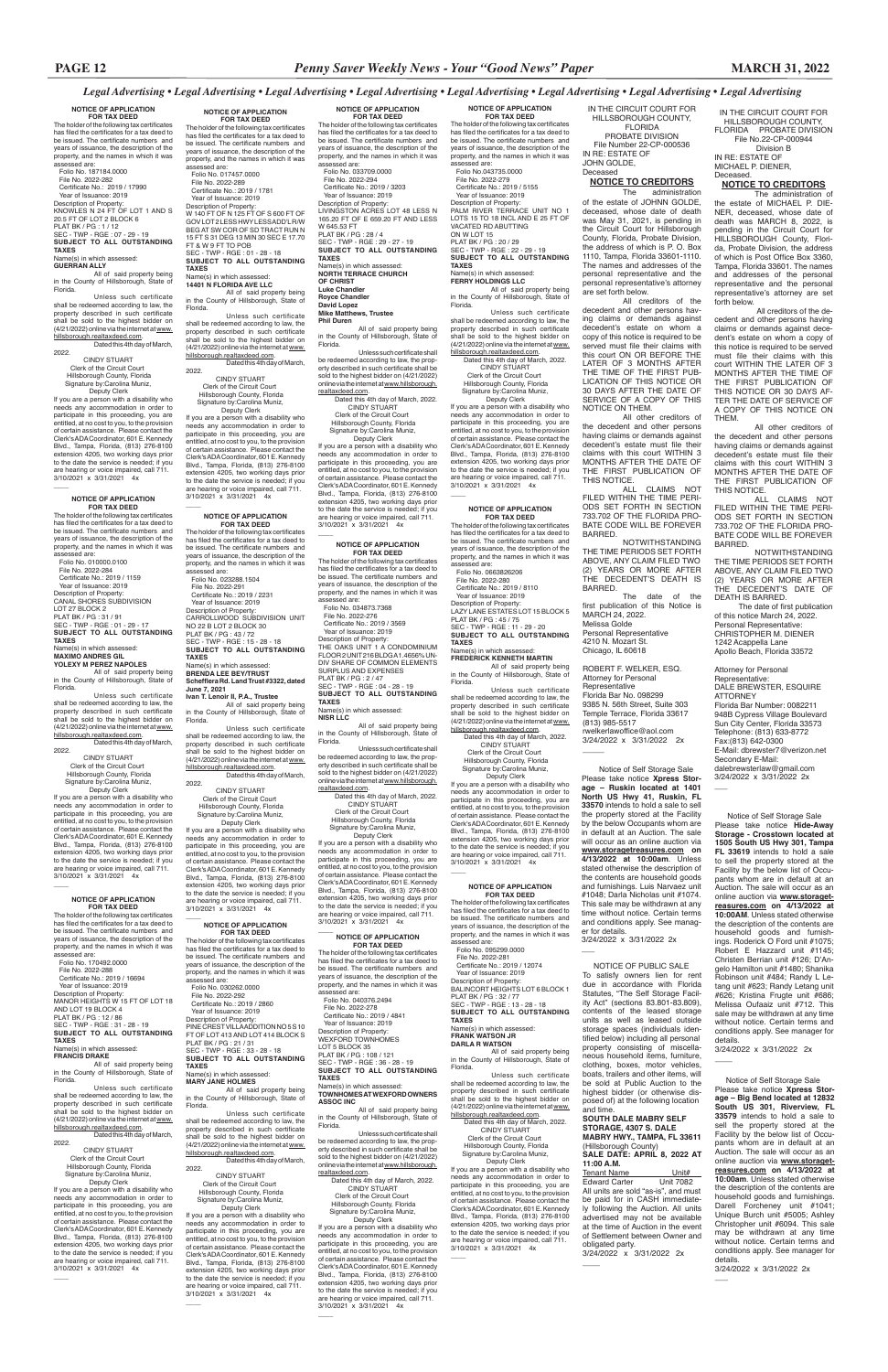**LIFE STORAGE #678, 815 E. FLETCHER AVE.,TAMPA, FL 33612 @ 10:00 A.M. ON MONDAY, APRIL 25, 2022 (813) 971-0427** Customer Name Contents<br>Felix Walter – Hsld gds/Furn. Geraldine Brown- Hsld gds/Furn., Tools/Applnces Osceola Williams, Sr.- Hsld gds/

Furn., TV/Stereo Equip Ronald Reese- Off Furn/Mach/Equip Stacia Gaskin- Hsld gds/Furn.,

Tools/Applnces Graciela Valdez – Tools/Applnces Jon Moore - Hsld gds/Furn. Larry Thomas - Hsld gds/Furn.

John Wamsley - Hsld gds/Furn Damien Pinckney - Hsld gds/Furn Jared Cifaldi – Tools/Appln

John Jackson - Hsld gds/Furn. Carlos Lopez - Hsld gds/Furn Samantha N. Morton – Personal

Belongings, Hsld gds. Teriauna Mccray - Hsld gds/Furn., TV/Stereo Equip, Tools/Applnces, Off Furn/Mach/Equip

Joseph Miles - Hsld gds/Furn. Leandro Gomez - Hsld gds/Furn.,

TV/Stereo Equip. Monique Jones - Hsld gds/Furn.

Lacy Kaiser - Hsld gds/Furn.

Emily Cedeno - Hsld gds/Furn., TV/ Stereo Equip. Frederick Elia - Hsld gds/Furn.,

Clothing and Shoes Angela Freeman - Hsld gds/Furn.,

Tools/Applnces Kevin Taylor - Hsld gds/Furn.

Miracle Wilson - Hsld gds/Furn. Raymond Henery - Hsld gds/Furn. Gayle Milton - Hsld gds/Furn., Tools/ Applnces

Joseph E. Hood Hsld Gds/Furn **LIFE STORAGE #1022, 5120 STATE ROAD 674, WIMAU-MA, FL 33598 @ 10:00 A.M. ON MONDAY, APRIL 25, 2022 (813) 634-4851**

Jasmine Jefferson - Hsld gds/Furn. Joassaint Mercenat - Hsld gds/ Furn., Bins.

Customer Name Contents Orlando Ca Ragoitia- Hsld Gds/ Furn

Kevin Martin Hsld Gds/Furn **LIFE STORAGE#679, 1792 W. HILLSOBOROUGH AVE.,TAM-PA, FL 33603 @ 10:00 A.M. ON MONDAY, APRIL 25, 2022 (813)** 

**879-7318** Customer Name Contents Chloe Wise Hsld Gds/Furn Sheila Moore Hsld Gds/Furn Jazzmine Guyton Hsld Gds/Furn Suzanne Jiminez Hsld Gds/Furn Valentine Gunn Hsld Gds/Furn, TV/ Stanley Jones Hsld Gds/Furn Barbara Burruezo Hsld Gds/Furn Gary Wallace Tools/Applnces, Lndscpng/Cnscrtn Equip **LIFE STORAGE #888, 1705 W. KENNEDY BLVD., TAMPA, FL 33606 @ 10:00 A.M. ON MONDAY, APRIL 25, 2022 (813) 459-0032** Customer Name Contents

Kim Davenport- Hsld Gds/ Furn Kareem Wright- Clothes, pictures Kella McCaskill-Hsld Gds/ Furn,Office Furn/ Machines/ Equip, Acct. Rds/Sales Smples, Inventory Nereyda Ebanks- Hsld Gds/ Furn,

Tv/ Stereo Equip, boxes, bags, personal items **LIFE STORAGE #1005, 607 E. BLOOMINGDALE AVE., BRAN-DON, FL 33511 @ 10:00 A.M. ON** 

**MONDAY, APRIL 25, 2022 (813) 661-2244 Customer Name** Contents<br>Nickolas Llovd Hsld Gds/Furn Nickolas Lloyd<br>David Gilliland Hsld Gds/Furn **LIFE STORAGE #1016, 2107 E. COLLEGE AVE., RUSKIN, FL 33570 @ 10:00 A.M. ON MONDAY, APRIL 25, 2022 (813) 535-7680**  Customer Name Contents Joan E. Sumner (Barnhart) Hsld Gds/Furn

Kenneth A Levins Jr- Hsld Gds/ Furn **LIFE STORAGE #1052, 808 NORTH ROME AVE., TAMPA, FL 33606 @ 10:00 A.M. ON MONDAY,** 

### BADIO ILFRANCE Hsld Gds/Furn **LIFE STORAGE #637, 1011 E. MARTIN LUTHER KING JR. BLVD.,TAMPA, FL 33603 @ 10:00 A.M. ON MONDAY, APRIL 25, 2022 (813) 448-7039**

**APRIL 25, 2022 (813) 557-5351**  Customer Name Contents Tikila Hicks – Hshld gds / Furn Rory Mccarroll – Hshld gds<br>Debbie Lynn Seelye – Furn Debbie Lynn Seelye – Terri Gaffney- Boxes, paperwork Debbie Lynn Seelye – king bed, 2 nightstands tv comode, chaste lounge dining room table breaks down, 10 chairs china cab Shirley Pasco - Hshld gds / Furn Maria Reyes - Personal items Rebeca Maldonado – Hshld gds Derrick Bavol – Medical supplies **LIFE STORAGE #1053, 5400 S. WESTSHORE BLVD., TAM-PA, FL 33611 @ 10:00 A.M. ON MONDAY, APRIL 25, 2022 (813) 413-7553**  Customer Name Contents<br>Rose G. Walker Hsld Gds/Furn Kelley Kathleen Lee Hsld Gds/Furn **LIFE STORAGE #1092, 4216 GUNN HWY., TAMPA, FL 33618 @ 10:00 A.M. ON MONDAY, APRIL 25, 2022 (813) 413-7553**  Customer Name Contents Christopher S. Hutchins Hsld Gds, Boxes Reginald D. Wingfield Hsld Gds/

Customer Name Contents Amber Rodriguez-Hsld gds/Furn Shana Russell-Hsld gds/Furn Eric Sentino-Hsld gds/Furn, mattresses, boxes Bre'onna Magee-Hsld gds/Furn, Noel Nunes- Hsld gds/Furn, TV/ Stereo Equip. Alberto Sostre- Hsld gds/Furn, TV/ Stereo Equip.<br>Ken Verrett

Ken Verrett Hsld gds/Furn.<br><mark>LIFE STORAGE #7213, 12151</mark> **W. HILLSBOROUGH AVE., TAM-PA, FL 33635 @ 10:00 A.M. ON MONDAY, APRIL 25, 2022 (813)** 

#### Furn Edward Brothers Hsld Gds/Furn, Tools

 *(Continued on next column)*

 NOTICE OF SALE In accordance with the provisions of State Law, there being due and unpaid charges for which the undersigned is entitled to satisfy an owner and/or manager's lien of the goods hereinafter described and stored at **LIFESTORAGE** located at each specified location in Hillsborough County; And, due notice having been given, to the owner of said property and all parties known to claim an interest therein, and the time specified in such notice for payment of such having expired, the goods will be sold to the highest bidder or otherwise disposed of at a public auction to be held online at **www.StorageTreasures.com**  which will end on **MONDAY, APRIL 25, 2022 @ 10:00 A.M.** 

> Customer Name Contents<br>Racquel Piper Hsld Gds/Furn Racquel Piper Hsld Gds/Furn **LIFE STORAGE #8307, 27050 STATE ROAD 56, WESLEY CHAPEL, FL 33544 @ 10:00 A.M. ON MONDAY, APRIL 25, 2022**

> **(813) 994-9239**  Customer Name Contents Kristopher Neal Hsld Gds/Furn<br>Sarah Beth Edwards Hsld Gds/ Sarah Beth Edwards

> **20TH ST., TAMPA, FL 33605 @ 10:00 A.M. ON MONDAY, APRIL 25, 2022 (813) 440-8203**  Customer Name<br>Danny Collins Danny Collins Hsld Gds/Furn<br>Nicole Sorenson Hsld Gds/Furn

### **LIFE STORAGE #071, 3000 W. CO-LUMBUS DR.,TAMPA, FL 33607 @ 10:00 A.M. ON MONDAY, APRIL 25, 2022 (813) 874-2718**

Customer Name Contents<br>Ricardo Acuna Vehicle Ricardo Acuna<br>
Reniqua Green<br>
Totes/Bags Reniqua Green Totes/Bags<br>Serina Bruner Hsld gds/Furn Serina Bruner<br>Griselda Cruz Griselda Cruz Hsld gds/Furn<br>Andrea Rennie Hsld gds/Furn. Hsld gds/Furn, Boxes, Bags, Clothes Off Furn/Mach/ Equip, Tools/Applnces<br>Travis Ferkich Hs Hsld gds/Furn<br>TV/Stereo Bobby Williams Equip, Lndscpng/Cnstrctn equip, Furn, Boxes, Sprtng Gds, Tools Hsld gds/Furn<br>Hsld gds/ Leslie Montes Furn, Boxes Michelle Locicero Hsld gds/Furn<br>Anrell Grant Hsld gds/Furn Hsld gds/Furn, Toys, Clothes **LIFESTORAGE#088, 7550 W. WA-TERS AVE., TAMPA, FL 33615 @ 10:00 A.M. ON MONDAY, APRIL 25, 2022 (813) 885-6515** Customer Name Contents<br>AYosniel Morales- Insulation. Yosniel Morales- Supplies. Jaylene Lopez- Boxes. Abel Garcia- Tool/Applnces. Yosniel Morales- Material and Supplies. Alyssa Colon- Hsld/Gds. Jeff Dunn- Hsld/Gds,TV/Stereo Equip, Tool/Applnces. John<br>A. MacGiffert- Hsld/Gds,TV/Stereo Equip, Tools/ Tool/Applnces Dishan Sebro- Hsld/Gds. Hotel Godfrey- Carpet. Destiny Irvin- Antiques. Harry Foy- Hsld/Gds. **LIFE STORAGE #162, 6010 E. HILLSBOROUGH AVE.,TAMPA, FL 33610 @ 10:00 A.M. ON MONDAY, APRIL 25, 2022 (813) 612-9280** Customer Name Contents JACKSON GILBERT Hsld gds/Furn BARBER ADELLA Hsld gds/Furn

> Hsld Gds/Furn<br>Hsld Gds/Furn Mayda Martinez Hsld Gds/Furn Simone Bostick Hsld Gds/Furn<br>Laquita Jackson Hsld Gds/Furn Laquita Jackson Darryle Jackson, Jr. Flat Screen TV, Washer, Clothes, Shoes, Box-

Customer Name Contents Jorge Ramirez Tools/Applnces, Lndscpng Equip, Toolbox, Pressure Washer<br>Edwin Cordon

Hsld Gds/Furn, Fan, Kid's Bed, Boxes Angelica Rosado Hsld Gds/Furn,

Customer Name Contents<br>Shane Dunn Hsld ads Shane Dunn Hsld gds<br>Adger Armstrong Hsld gds/Furn Adger Armstrong Hsld gds/Furn<br>Reginald Burney Hsld gds/Furn Reginald Burney Hsld gds/Furn<br>Harold Davis Hsld gds/Furn. Harold Davis Hsld gds/Furn.<br>Daniel Counts Hsld Gds Daniel Counts **LIFE STORAGE #1098, 311 W. DR. MARTIN LUTHER KING JR. BLVD., SEFFNER, FL 33584 @ 10:00 A.M. ON MONDAY, APRIL 25, 2022 (813) 825-0389**

<u>Customer Name Contents</u><br>Bryauna Peterman Hsld Gds/Furn Michelle Williams Hsld Gds/Furn<br>Moses Pita Hsld Gds/Furn Moses Pita Hsld Gds/Furn<br>Mike Mustafa Hsld Gds/Furn Mike Mustafa Hsld Gds/Furn<br>Ericka Elder Hsld Gds/Furn Hsld Gds/Furn<br>Hsld Gds/Furn Ernesto Garcia Belinda G. Hutchinson Hsld Gds/ Furn

Michael Saranko Hsld Gds/Furn **LIFE STORAGE #1099, 3300 BARCLAY AVE., SPRING HILL** 

JIMENEZ MARGARET Hdd3sld gds/Furn /Tools/ Appliance/TV Stereo Equip

NYAGOA MEZA Hsld gds/Furn CANDIE L ESKRIDGE Hsld Gds/ Furn DARLON NEELY Hsld Gds/Furn

Tv/Stero Equip Tools and Appliance/ Office Furn/Equp.

HAMMOND ELEXUS Hsld Gds/ Furn BENJAMIN STANLEY Clothes

and Shoes

LOUIS GUTHRIE Landscaping/ Construction Equp. THAP WEATHERIZATION Files

WILSON YVONNE Hsld Gds/Furn BOWERS EURIEL Hsld Gds/Furn ROBERTS SELENA Hsld Gds/Furn ROBERTS ZACHARY Hsld Gds/

> Customer Name Contents Brandon J Aldamuy Hsld Gds/Furn Kate L. Turner Hsld Gds/Furn<br>Ismail Tillman Hsld Gds/Furn Ismail Tillman Hsld Gds/Furn **LIFE STORAGE #1101, 28925 STATE RD 54, WESLEY CHAP-EL, FL 33543 @ 10:00 A.M. ON MONDAY, APRIL 25, 2022 (813) 444-4783 Customer Name** Contents<br>Matt Quackenbush Household Matt Quackenbush goods/ Furniture Stacey Kennon Household goods/ Furniture Derrick Morgan Jason Robert Mathew Fletcher Samantha Bradley Melissa Franck **LIFE STORAGE #1102, 1210 W. FLETCHER AVE., TAMPA, FL 33612 @ 10:00 A.M. ON MON-DAY, APRIL 25, 2022 (813) 444- 4784** Customer Name Contents Tammy Davis- Hsld Gds, Furn. Heather Weeks- Hsld Gds, Furn.

**LIFE STORAGE #7115, 5628 GUNN HWY., TAMPA, FL 33624 @ 10:00 A.M. ON MONDAY, APRIL 25, 2022 (813) 514-2607**   $\overline{\phantom{a}}$ 

Furn MANNS CHARLOTTE Hsld Gds/ Furn COVINGTON GEORIGIA Hsld

Gds/Furn

JOACHIN SHIRLEY Hsld Gds/Furn JACKSON JOHNATHAN HsldGds/ Furn

FLORENCE ANDREW Hsld Gds/ Furn

TAYLOR WALTER Hsld Gds/Furn/ Tools/Appli

Plaisir, Jean Household Goods; Adouni, Taoufik Household goods; Ahmed, Tatfiq Household Goods. Bradshaw, Bryant Household goods; Parris, Alli Anthony Household Goods; Mccrory, Eleanor Household goods; Thomas, Cierra Household goods; Cooke, Jelani Household Goods; Clark, Elliott Household goods; Neal, Ashley<br>Household goods; Henderson, goods; Henderson,

boxes **LIFE STORAGE #643, 21370 WALMART WAY, LUTZ, FL 33548 @ 10:00 A.M. ON MONDAY, APRIL 25, 2022 (813) 345-2643** <u>Customer Name Contents</u><br>Christopher Carlson Hsld Gds/Furn Larry Jones Hsld Gds/Furn Bryan Powe Hsld Gds/Furn, TV/ Stereo Equip, Tools/Applnces **LIFE STORAGE #649, 20315 TROUT CREEK DR., TAMPA, FL 33647 @ 10:00 A.M. ON MONDAY, APRIL 25, 2022 (813) 330-3189** Customer Name \_\_\_\_\_\_ Contents<br>3/26/2022 I SENT EMAIL NOTICE ???????????????????????????

*(Continued on next column)*

• BUCHANAN, TITANIA E39 HHG • SANFORD, RANDALL G05 HHG • DORMEZIL, GOLITA H21 HHG • MARTIN, JÓRGE J09 HHG<br>• SEXIL. WILNESS A52 HHG

**321-5018**  Customer Name Contents Channel Trumane Gray HLDS GDS/FURN Jahaadah Rainey HLDS GDS/

> $\cdot$  SEXIL, WILNESS 3/31/2022 x 4/7/2022 2x

 $\overline{\phantom{a}}$ 

FURN Agnes Lynette Turk HLDS GDS/ FURN

Jaleel Raymond HLDS GDS/ FURN

**LIFE STORAGE #8279, 2119 W. HILLSBOROUGH AVE., TAMPA, FL 33603 @ 10:00 A.M. ON MONDAY, APRIL 25, 2022 (813)** 

**345-2596**  Customer Name Contents Lakesha Everett- Tls/Appl/Tv / Ster. Equip./Hsld goods

Pedro Falcon-Office Furn/Mach/

Equip./Hsld goods/Tv/Ster. Equip./ Tls/Appl. J Antonio Torres- Hsld Goods/ TV/

Ster. Equip. Richard Haney- Hsld Goods / Bi-

cycles Jennifer Marks- Hsld Goods/ TV/

Ster. Equip./ Tls/Appl./Clothes/ Pict./ Jlry William Stewart- Hsld Goods/Tls/

Appl. Mirtha Leyva- Hsld Goods/Office furn/Mach/Equip./TV/Ster. Equip.

Jada Walker- Hsld goods/TV/Ster. Equip Venkat Vattikuti- Hsld goods

Merry Scott- Hsld goods/TV/Ster. Equip.

Veranique Ford- Hsld goods/TV/ Ster. Equip./Clothes/Mattress

**LIFE STORAGE #8301, 30236 STATE ROAD 54, WESLEY CHAPEL, FL 33543 @ 10:00 A.M. ON MONDAY, APRIL 25, 2022 (813) 973-0004** 

Furn Rebekah Rachel Skopp Hsld Gds/

Furn Genevieve Marie Embrey Hsld

Gds/Furn **LIFE STORAGE #8332, 102 N.** 

es, X-Box Lacreathia Wilson Hsld Gds/Furn, Tools/Applnces Alexandria Grimes Hsld Gds/

Furn, TV/Stereo Equip, Tools/Applnces, Off Furn/Mach/Equip Jacquelyn McCloud Hsld Gds/

Furn 3/31/2022 x 4/7/2022 2x

 $\overline{\phantom{a}}$ 

**LIFE STORAGE #1093, 1821 E. FLETCHER AVE., TAMPA, FL 33612 @ 10:00 A.M. ON MON-DAY, APRIL 25, 2022 (813) 444- 4780** 

> storage charges if any, and the amount due in cash on the day of sale, if paid to the lienor, would redeem the motor vehicle. **Sale Date: April 18, 2022 at 9:00 A.M.** 1973 Volks 3632108316

 Wheelchair, Baby bed, bike Jerry Mason Hsld Gds/Furn, art,

 figures, totes, vases, tables Hsld Gds/Furn, Clothes, boxes, rack, lamp

Barrie Sonenblum Hsld Gds/Furn, totes

Shondalette Barnes Hsld Gds/ Furn, Head bed, art, bench Alexander Baker Hsld Gds/Furn,

Futon, Fishing gear Marcus Obrikis Hsld Gds/Furn,

 Art, Mirrors, chairs Pamela Shorty Hsld Gds/Furn,

 Boxes, Etc. Juan Aristizabal Hsld Gds/Furn,

Boxes

Maria McGruder Hsld Gds/Furn, Boxes

> Self-storage Cube contents of the following customers containing household and other goods will be sold for cash by **CubeSmart #0640, 1402 E. Bearss Ave., Lutz, FL 33549** to satisfy a lien on **April 19, 2022 at approx. 1:00pm at www.storagetreasures.com**: Dean Moss, Eya Z Scanlan, Glen

Gene Reed Hsld Gds/Furn, TV/ Stereo Equip, Boxes

Marcus Burton Hsld Gds/Furn, Boxes

Xavier Belcher Hsld Gds/Furn, Boxes

Carla Poke Hsld Gds/Furn, Boxes Alijah Rogala Hsld Gds/Furn, laptop, dining set, bed frame

> NOTICE OF PUBLIC SALE: Self-storage Cube contents of the following customers containing household and other goods will be sold for cash by **CubeSmart #0639 14902 N. 12th Street., Lutz, FL 33549** to satisfy a lien on **April 19, 2022 at approx. 12:00pm at www.storagetreasures.com**: Pedro Hernandez Jr, Laszlo Miklos Jr, Olukayode Badmus, Donnell Renard Martin, Carrie Taylor, Calique Bralen Bell, Krystina Jordan 3/31/2022 x 4/7/2022 2x  $\overline{\phantom{a}}$

Elizabeth Contreras Hsld Gds/ Furn, art, shoes, tables

Alan Lind Hsld Gds/Furn, Boxes, Clothes, Boxes

McKenya Thomas Hsld Gds/Furn, Boxes

Anthony Yera Hsld Gds/Furn, toys, bikes, exercise equip, gym set

Kimberly Hendra Hsld Gds/Furn,

shoes, clothes Sarah Bliss Hsld Gds/Furn, Boxes, Clothes, Shoes

Sarah Bliss Hsld Gds/Furn, Boxes, Clothes, Shoes

Dalonte Bell Hsld Gds/Furn, boxes Carol Lacey Hsld Gds/Furn, Box-

es Reginald Harris Hsld Gds/Furn,

Boxes

Antwuan Killins Hsld Gds/Furn, Boxes, tools, Applnces

**LIFE STORAGE #1096, 19390 BRUCE B. DOWNS BLVD., TAM-PA, FL 33647 @ 10:00 A.M. ON MONDAY, APRIL 25, 2022 (813) 444-4781**

Customer Name Contents Philip Norton Hsld Gds/Furn, Bxs Anthony Gray Hsld Gds, Bxs, Smll kitch applnces

**LIFE STORAGE #1097, 10813 BOYETTE RD., RIVERVIEW, FL 33569 @ 10:00 A.M. ON MON-DAY, APRIL 25, 2022 (813) 444- 4782**

### **FL 34609 @ 10:00 A.M. ON MONDAY, APRIL 25, 2022 (352) 606-5181**

Customer Name Contents *(Continued on next column)*

NOTICE OF SALE NOTICE IS HEREBY GIVEN that the undersigned intends to sell the personal property described below to enforce a lien imposed on said property under The Florida Self Storage Facility Act. Bidding takes place on **lockerfox.com** and concludes **Saturday the 16th day of April, 2022 at 9:00 AM**  with payment following in CASH at the facility. **Store Space Tampa, 1517 E. Fowler Ave., Tampa, FL,** 

**33612**.

Itza Household goods; Wimbush, Ariel Household Items; Brown,<br>Tawanna Household goods: Tawanna Household Kinard, Mialoni Household goods; Kipp, Kelly Household goods; Silfa, Scarlet Household Goods; Vattikuti, Venkat Household goods; Royal, Falicia Household goods; Jaedin Antonio Jacquez, Andrews Household goods; DAVIS, NOAH

Household goods

Purchases must be paid for at the time of purchase by cash only. All purchased items are sold as is, where is, and must be removed at the time of the sale. Sale is subject to cancellation in the event of settlement between owner and

obligated party. Dated this: March 06, 2022 3/31/2022 x 4/7/2022 2x

\_\_\_

NOTICE OF PUBLIC SALE Notice is hereby given that **Store-Right Self Storage at 4120 E. 10th Ave., Tampa, FL 33605**, will sell the contents of the storage units listed below at a public auction to satisfy a lien placed on the contents (pursuant to Chapter 83 of the Florida Statutes). The sale will take place at the website **www.StorageTreasures.com on April 20th, 2022 at 10:00 A.M.** The sale will be conducted under the direction of Christopher Rosa (AU4167) and **www.StorageTreasures.com** on behalf of the facility's management. Units will be available for viewing prior to the sale on **www.StorageTreasures.com**. Contents will be sold for cash only to the highest bidder. A 10-15% buyer's premium will be charged and possibly a cleaning deposit per unit. All sales are final. Seller reserves the right to withdraw the property at any time before the sale or to refuse any bids. The property to be sold is described as "general household items" unless otherwise noted.<br>• SMITH DARRYL B56 HHG • SMITH, DARRYL B56 HHG • GRANT, DAVE C07 HHG  $\cdot$  EDWARDS, TRAY D02 • HINNANT, CHARLES DEME-

TRIUS G34 HHG

 NOTICE OF PUBLIC SALE Notice is hereby given that **Sentry Self Storage at 4901 E. Adamo Dr., Tampa, FL 33605** will sell the contents of the storage units listed below at a public auction to satisfy a lien placed on the contents (pursuant to Chapter 83 of the Florida Statutes). The sale will take place at the website **StorageTreasures. com on 04/21/2022 at 9:00 am.**  The sale will be conducted under the direction of Christopher Rosa (AU4167) and **StorageTreasures.com** on behalf of the facility's management. Units may be available for viewing prior to the sale on **StorageTreasures.com**. Contents will be sold for cash only to the highest bidder. A 10% buy er's premium will be charged as well as a \$150.00 cleaning deposit per unit. All sales are final. Seller reserves the right to withdraw the property at any time before the sale or to refuse any bids. The property to be sold is described as "general household items" unless otherwise noted:B033 LATRICIA CHRISTIAN B036 CHARLES ADAMS CLOTHES PS4 SHOES D002 MELISSA CALLERY/ME-LISSA A CALLERY D028 PAUL BENNETT D020 WILLIAM ZAMO-RA FURNITURE C010 KENT DAVIS C013 JOHN KENT/JOHN J KENT FURNITURE TV E014 KENNETHIA HALL HOUSEHOLD GOODS CLOTHES VALARIE DOVE/VALARIE K DOVE C093 LINDA WALKER ANDREWS/ LINDA W ANDREWS BOXES OF CLOTHES A063 DAVID MACCHI-

ONE

 $\overline{\phantom{a}}$ 

3/31/2022 x 4/7/2022 2x

NOTICE OF PUBLIC SALE Notice is hereby given that **Champion Self Storage at 2809 E. College Ave., Ruskin, FL 33570** will sell the contents of the storage units listed below at a public auction to satisfy a lien placed on the contents (pursuant to Chapter 83 of the Florida Statutes). The sale will take place at the website **StorageTreasures.com on 04/21/22 at 9:00 am**. The sale will be conducted under the direction of Christopher Rosa (AU4167) and **StorageTreasures.com** on behalf of the facility's management. Units may be available for viewing prior to the sale on **StorageTreasures. com**. Contents will be sold for cash only to the highest bidder. A 10% buyer's premium will be charged as well as a \$50 cleaning deposit per unit. All sales are final. Seller reserves the right to withdraw the property at any time before the sale or to refuse any bids. The property to be sold is described as "general household items" unless otherwise noted. A2019 Ethelle Edwards; A2005 Fran Davis; E1435 Alton Declaire

TV & Clothes.

 $\overline{\phantom{a}}$ 

3/31/2022 x 4/7/2022 2x

 NOTICE OF SALE NOTICE IS HEREBY GIVEN that the undersigned intends to sell the personal property described below to enforce a lien imposed on said property under The Florida Self Storage Facility Act Statutes (Section 83.801-83.809). The undersigned will sell at public sale by competitive bidding on **April 20, 2022, at 10:00 am EST on Lockerfox.com**, where said property is stored at: **iStorage-Brandon, 203 Providence Road, Brandon, FL 33511**, Hillsborough County. The

following:

 $\overline{\phantom{a}}$ 

 $\overline{\phantom{a}}$ 

Omar Rodriguez D15 Furniture and other household items

Teresita Tenorio I07 & I08 Boxes, Bicycle, Gazelle & Microwave

Alison Work A24 Boxes, Bags, Totes and other Household items

Purchases must be paid for at the time of purchase by cash only. All purchased items are sold as is, where is, and must be removed at the time of the sale. Sale is subject to cancellation in the event of settlement between owner and obligated party.

Dated this 31st day of March and 7th day of April 2022. 3/31/2022 x 4/7/2022 2x

 NOTICE OF PUBLIC SALE Notice is hereby given that on (dates listed below) A lien is being claimed on the following vehicle(s) subject to enforcement pursuant to section 713.585 And the vehicle may be sold to satisfy the lien at at public auction. The lien is claimed for labor, services performed and

\$4,912.54 **Lienor: Olsen's MV77187 4902 N. Florida Avenue Tampa, FL 33603 (Hillsborough County) 813 238-4226**

anytime before the sale date or proposed sale date, the owner or any person claiming an interest or a lien on the vehicle may file a demand for hearing with the clerk of circuit court in the county where the vehicle is being held to determine whether the vehicle has been wrongfully taken or withheld from him or her. At any time before the sale date or proposed sale date, a customer or person of record claiming a lien on the vehicle may post a cash or surety bond in the amount stated on the invoice with the clerk of circuit court where the disputed transaction occurred. 3/31/2022 1X

**NOTICE UNDER FICTITIOUS NAME LAW PURSUANT TO SECTION 865.09, FLORIDA STATUTES** Notice is hereby given that the undersigned, desiring to engage in the business under the Fictitious Name of

# **AFTER GLOW AESTHETICS AND WELLNESS** located at

330 S. Falkenburg Rd., Tampa, FL 33 2619 intends to register the said name with the Division of Corporations of the Florida Department of State, Tallahassee, Florida.

 Sunni Moreno, Owner 3/31/2022 1X

 $\overline{\phantom{a}}$ 

NOTICE OF PUBLIC SALE:

arilyn Rosado Gonzales, Joyce Wilson

3/31/2022 x 4/7/2022 2x